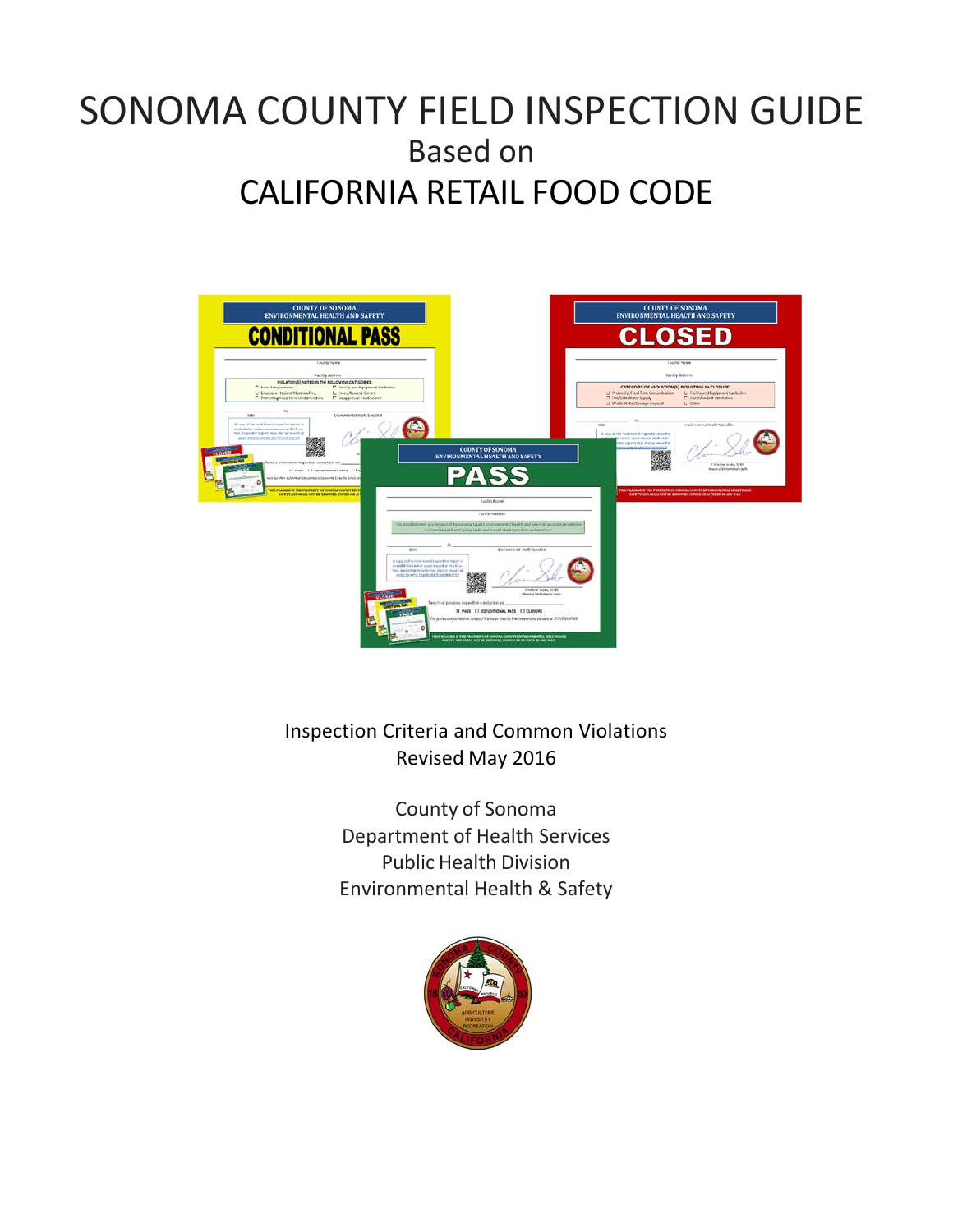This document will be updated on a regular basis, for the latest version please visit our website at: www.sonoma‐county.org/placards.

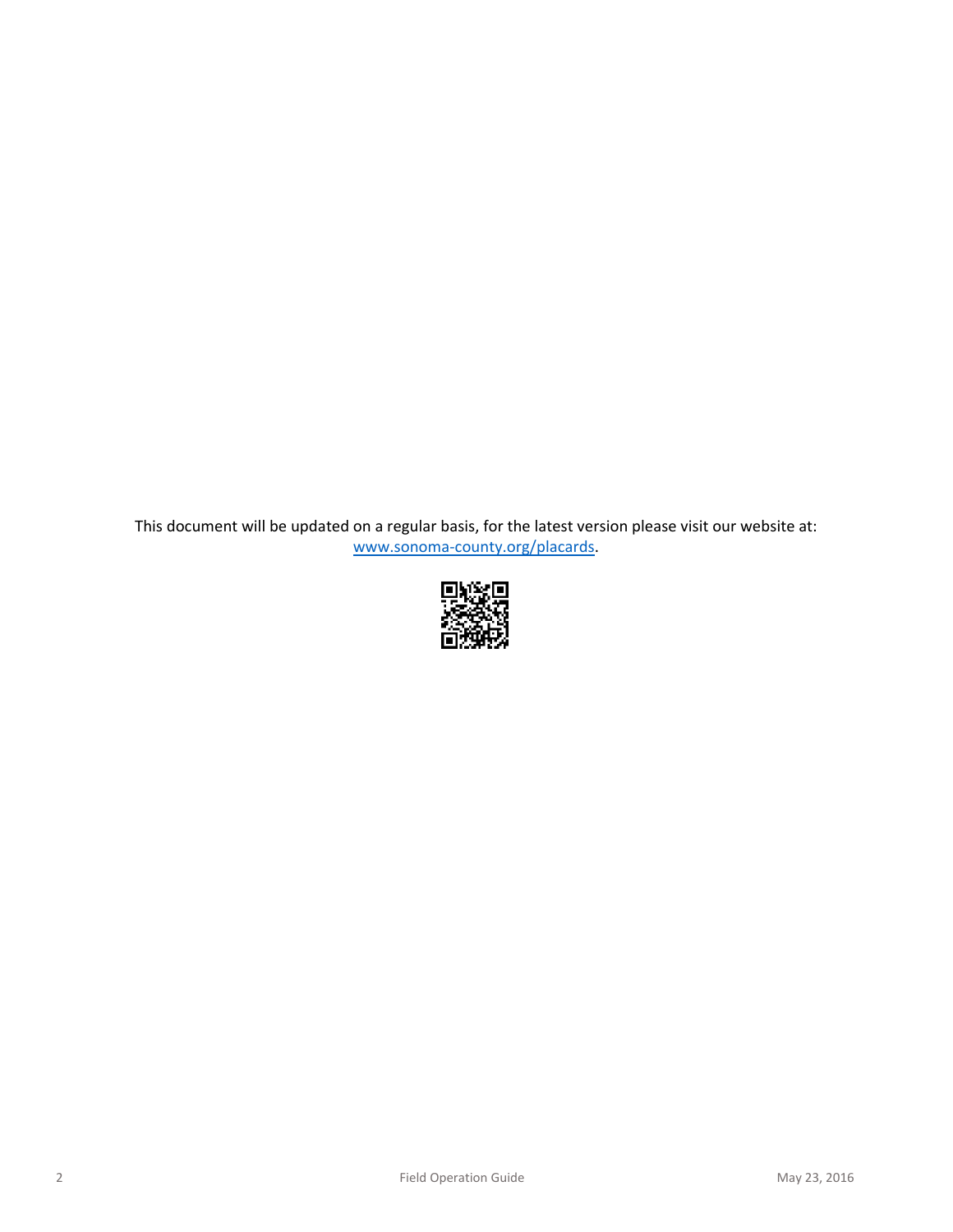Dear Sonoma County Retail Food Facility Owner/Operator:

 Sonoma County Environmental Health & Safety is dedicated to enhancing our food safety program in order to improve the health and safety of Sonoma County residents.

With our over-arching goals of preventing foodborne illness, increasing awareness about safe food handling practices and working together with our local businesses, we developed our new placarding system for the disclosure of inspection results.

 Sonoma County Environmental Health & Safety Consumer Protection Program is pleased to present you with our Field Inspection Guide.

 This guide provides examples of common violations and a reference list of key elements. This guide will help you prepare for and succeed in future inspections and ensure food safety.

 Sonoma County Environmental Health & Safety is prepared to assist you with this transition and keep you running a healthy and successful business. Please feel free to call (707) 565‐6565 if you should have questions.

Sincerely,

 Christine Sosko, Director Environmental Health & Safety

625  $5^{\text{th}}$  Street Santa Rosa, CA 95404 (707) 565‐6565 (707) 565‐6525 (FAX) www.sonoma‐county.org/environmental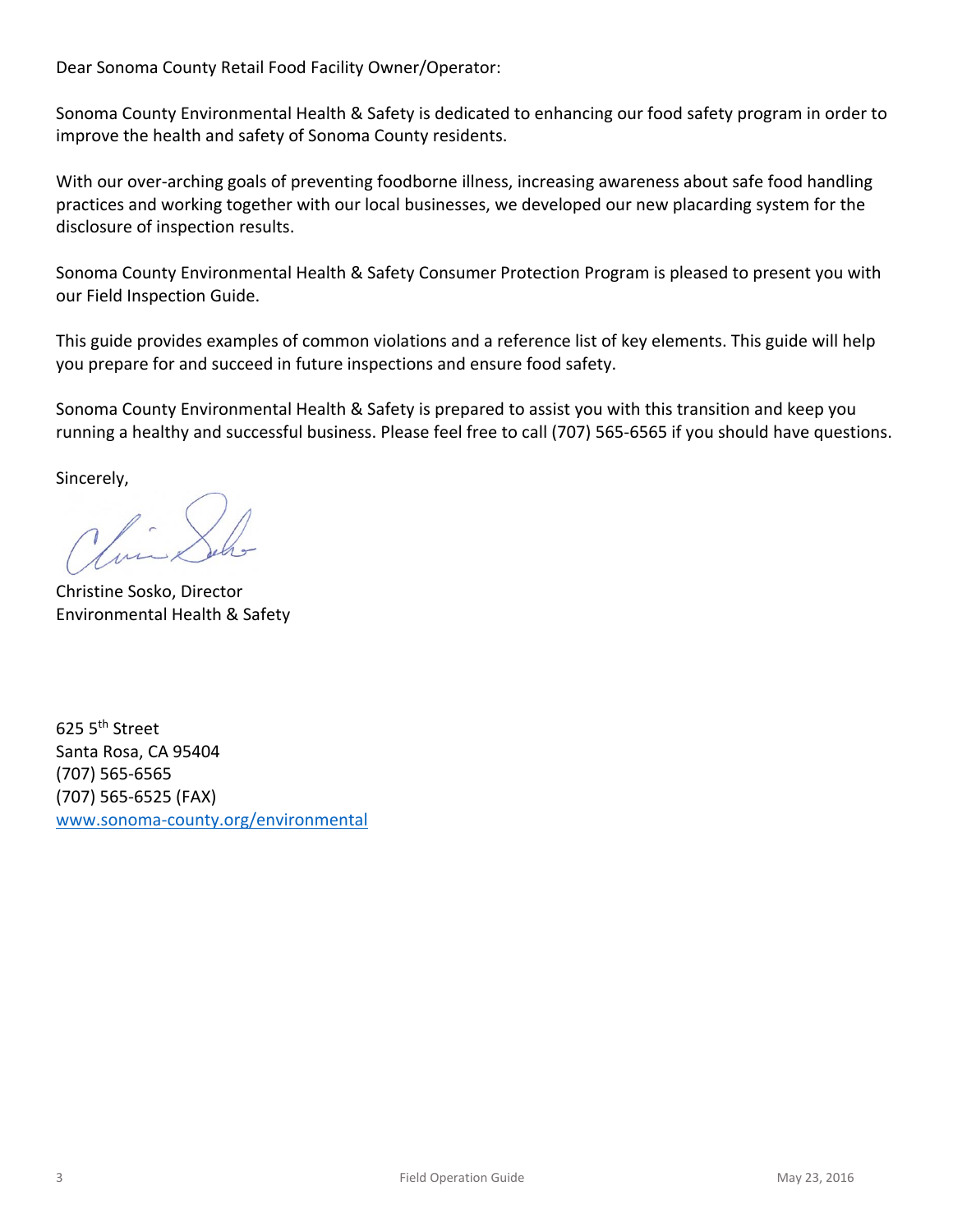### **Table of Contents**

For ease of reference the number sections in this Guide correspond to the numbers from the County of Sonoma Food Facility Official Inspection Report.

| <b>Field Operation Guide</b> | May 23, 201 |
|------------------------------|-------------|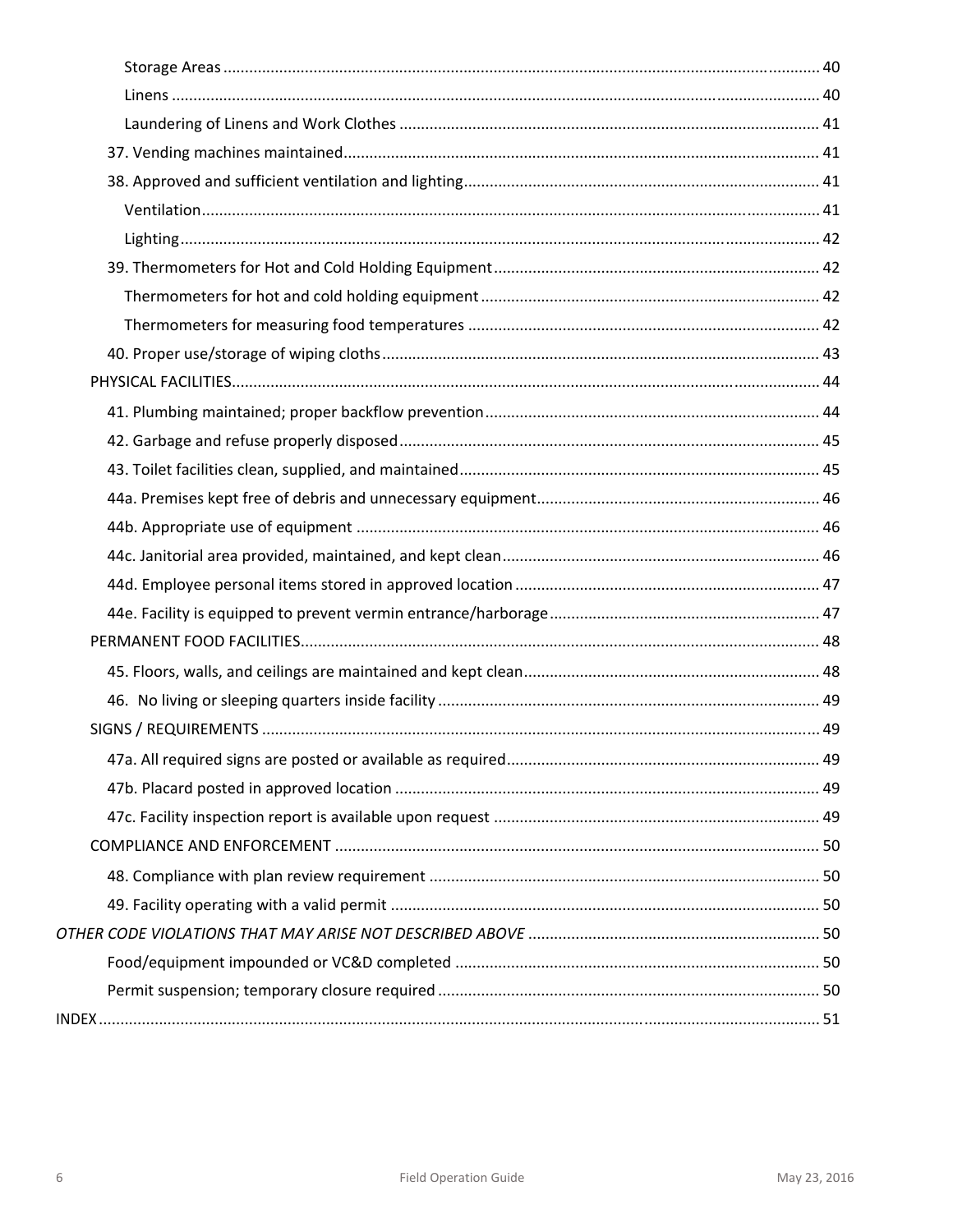### **INTRODUCTION**

 The Sonoma County Department of Health Services is dedicated to improving the quality of life and ensuring the public health and safety for all residents and visitors of the County, through education, surveillance, enforcement and community service. As a part of this vision EHS works with local businesses to ensure our food supply is safe.

 While the food supply in the United States is one of the safest in the world, the Centers for Disease Control and Prevention (CDC) estimates that approximately 48 million people suffer from foodborne illness each year. Of these, more than 128,000 are hospitalized, and 3,000 die. Preventing foodborne illness and death remains a major public health challenge.

 The CDC and the Food and Drug Administration (FDA) have identified five foodborne illness risk factors and five public health interventions that when addressed during an inspection of a retail food establishment should lead to a reduction in the incidents of foodborne illness and to an increased protection for consumer health.

The five most common CDC risk factors are:

- 1. Improper holding temperatures
- 2. Inadequate cooking
- 3. Poor personal hygiene
- 4. Contaminated equipment
- 5. Food from unsafe sources

The FDA's public health interventions are:

- 1. Demonstration of knowledge
- 2. Employee health controls
- 3. Controlling hands as a vehicle of contamination
- 4. Time and temperature parameters for controlling pathogens
- 5. The consumer advisory

 It is the responsibility of the Sonoma County Department of Health Services to conduct routine inspections of retail food establishments in Sonoma County in order to ensure compliance with the California Health and Safety Code and Sonoma County Code. Sonoma County's Retail Food Code Field Inspection Guide is intended to provide guidance to food service operators in matters related to retail food inspections, the placard system, and common terminology. This guide has also been developed to improve standardization among environmental health specialists during their routine inspections of retail food facilities by providing them with a reference list of common violations.

 The procedures outlined in this field guide are to be used in conjunction with the Sonoma County Food Facility Official Inspection Report (OIR) for permanent food facilities. The guidelines provided are not intended to be all inclusive due to the fact that individual establishments and the severity of their violations can vary greatly.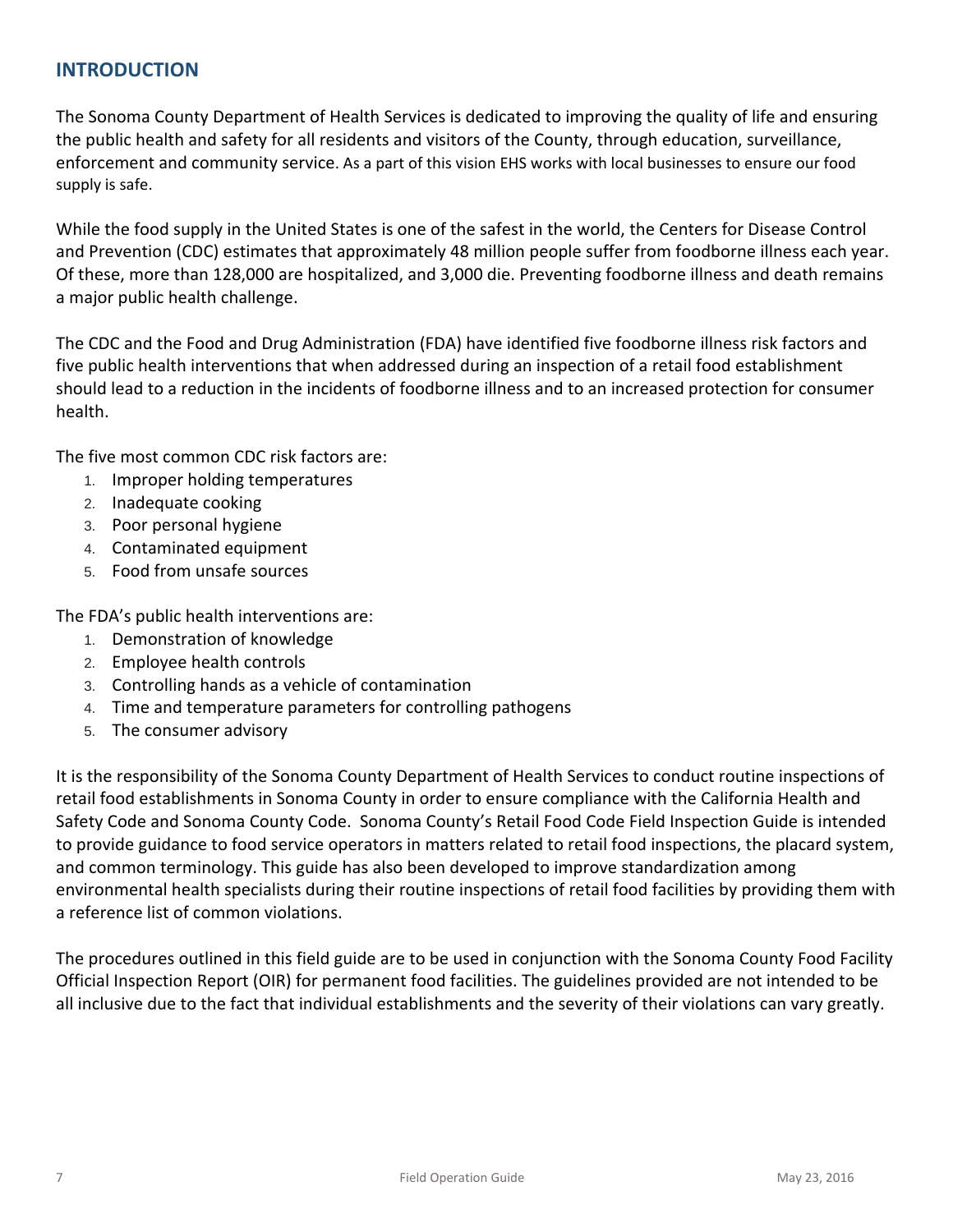### **POSTING OF COLOR‐CODED PLACARDS FOR DISCLOSURE OF INSPECTION RESULTS**

 Placards will be issued following each inspection and will be required to be posted in a location that is visible to the public prior to entering the facility.



 **Green Placard:** No more than one major violation was observed during the inspection. Major violation was corrected or mitigated during the inspection.

 **Yellow Placard:** Two or more major violations were observed during the inspection. Major violations were corrected or mitigated during the inspection. A reinspection will be conducted within 24 to 72 hours.

**Red Placard:** Closure of the facility due to imminent danger to public health and safety.

 The placard shall be posted so as to be clearly visible to the general public and to patrons entering the food establishment. Acceptable methods of posting include the following:

- $\triangleright$  Posted in the front window of the food establishment within 5 feet of the front door.
- $\triangleright$  Posted in a display case mounted on the outside front wall of the food establishment within 5 feet of the front door.
- $\triangleright$  Posted in a location approved by EHS to ensure proper notice to the general public and to patrons.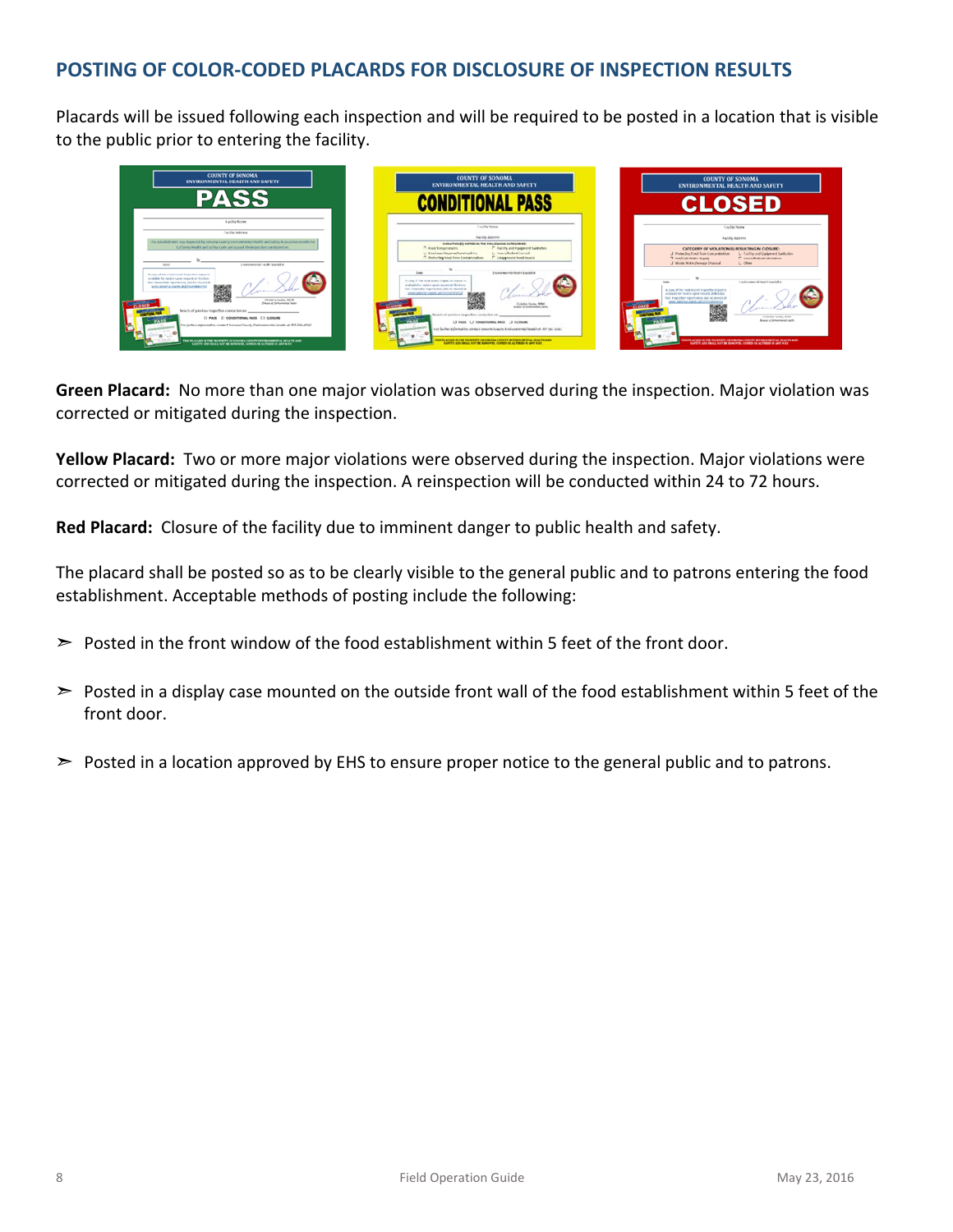### **COMMON TERMINOLOGY**

 **Approved Source** is a producer, manufacturer, distributor, or other food facility that is properly licensed or permitted by a local, state or federal agency.

 **California Retail Food Code (CALCODE)** is part of the California Health and Safety Code addressing the regulation of retail food establishments.

**Cross‐Contamination** is the transfer of harmful microorganisms from one food to another.

 **Department** is the County of Sonoma, Department of Health Services, Public Health Division Environmental Health & Safety Section.

**Diligent Preparation** is a process in which a food handler is actively engaged in the preparation of a food item.

 **Fabric Implement** is a cloth or fabric, including, but not limited to, burlap and cheesecloth, that is used as a part of the food process and comes in direct contact with food that is subsequently cooked.

 **HACCP Plan** is a written document that details the formal procedures for following the Hazardous Analysis Critical Control Point (HACCP) principles that were developed by the National Advisory Committee on Microbiological Criteria for Foods.

 **Limited Food Preparation** means food preparation that is restricted to one or more of the following:

- 1. Heating, frying, baking, roasting, popping, blending, or assembly of non-prepackaged food.
- 2. Bulk dispensing of non-potentially hazardous beverages.
- 3. Holding, portioning, and dispensing of any foods that are prepared for satellite food service by the on-site permanent food facility or prepackaged by another approved source.
- 4. Slicing and chopping of food on a heated cooking surface during the cooking process.
- 5. Cooking and seasoning to order.

Limited food preparation does not include:

- Slicing and chopping unless it is on the heated cooking surface
- Thawing
- Cooling of cooked potentially hazardous food
- Grinding raw ingredients or potentially hazardous food
- Reheating for hot holding
- Washing of foods
- Cooking of potentially hazardous foods for later use

 **Major Violations** are directly related to one of the five CDC risk factors or one of the five FDA public health interventions. Major violations pose an imminent threat to public health and have the potential to cause foodborne illness. A major violation must be corrected or mitigated during the inspection in order to avoid closure. When a major violation cannot be immediately corrected or mitigated, the food facility or the impacted areas may be subject to closure until the violation is corrected.

 **Minor Violations** do not directly cause foodborne illness, but are important factors in providing safe, wholesome and unadulterated food products.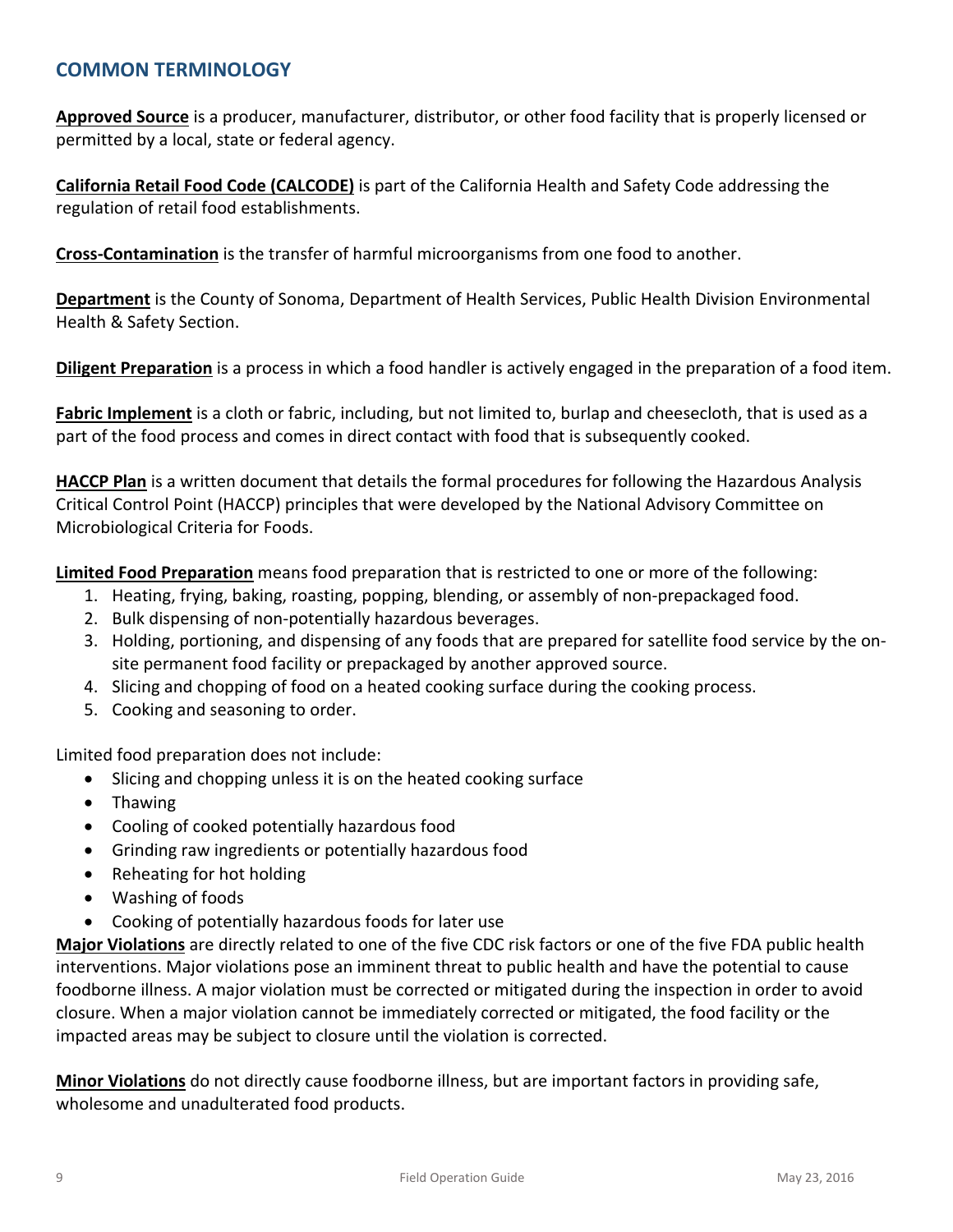### **Potentially Hazardous Food (PHF)** is

- 1. A food that requires time or temperature control to limit pathogenic microorganism growth or toxin formation.
- 2. Potentially hazardous food includes a food of animal origin that is raw or heat-treated, a food of plant origin that is heat treated or consists of raw seed sprouts, cut melons, cut tomatoes, or mixtures of cut tomatoes that are not modified to render them unable to support pathogenic microorganism growth or toxin formation, and garlic‐in‐oil mixtures that are not acidified or otherwise modified at a food processing plant in a way that results in mixtures that do not support growth or toxin formation as specified under subdivision (a).
- 3. Potentially hazardous foods do not include foods that:
	- a) Have a pH level of 4.6 or below, or
	- b) Have a water activity (Aw) value of 0.85 or less under standard conditions, or
	- c) Are in hermetically sealed containers processed to meet the commercial sterility standard, or
	- d) Have been shown through appropriate microbiology challenge studies not to support the rapid and progressive growth of infectious or toxigenic microorganisms
	- e) An air‐cooled, hard‐boiled egg with shell intact, or an egg with shell intact that is not hard boiled, but has been pasteurized to destroy all viable salmonellae.

 **Voluntary Condemnation and Destruction (VC&D)** is a voluntary action taken by an operator to dispose of food suspected to be unsafe, spoiled or adulterated.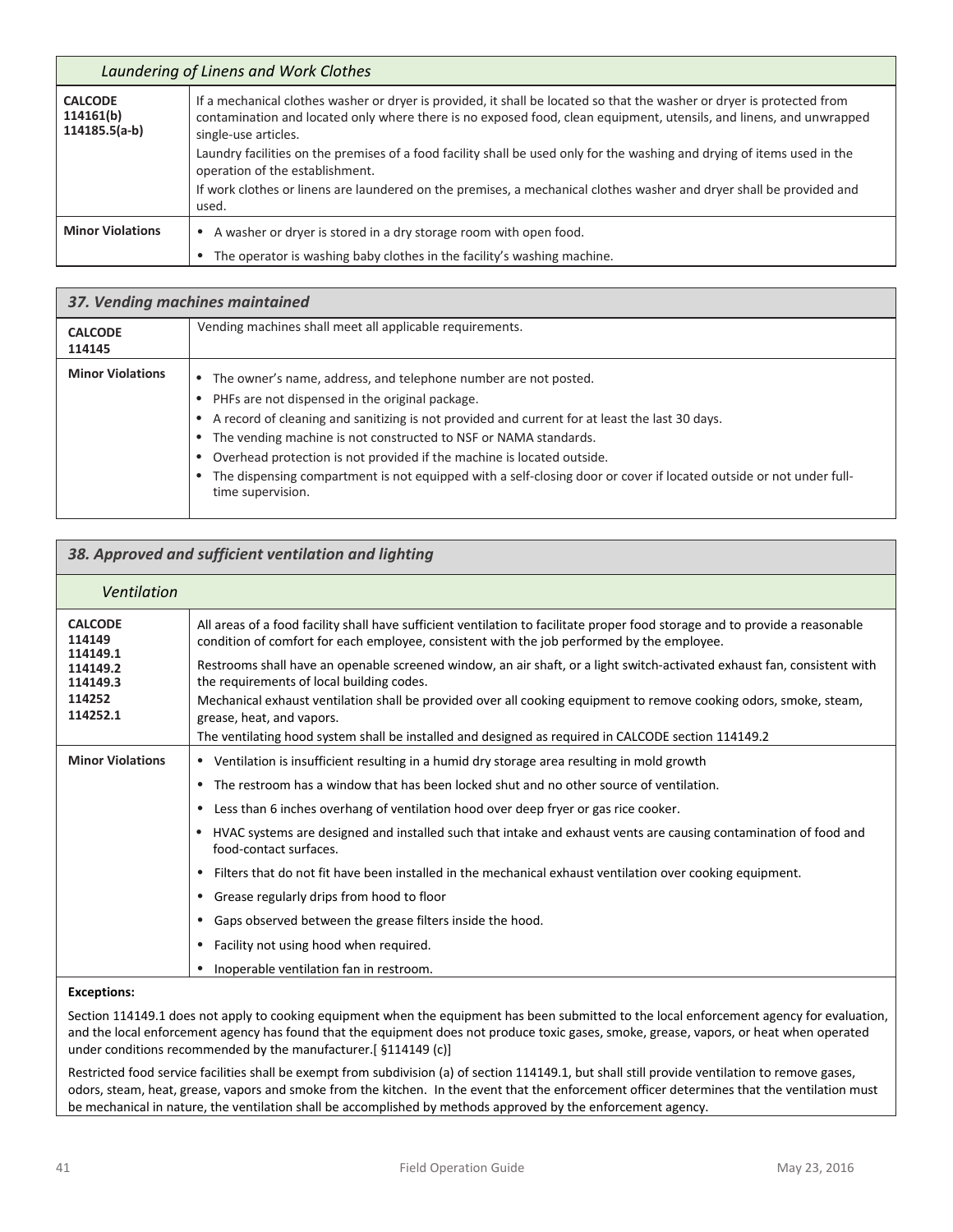The California Department of Public Health is no longer authorized to exempt cooking equipment from requiring mechanical exhaust ventilation. Local enforcement agencies may now exempt cooking equipment from mechanical exhaust ventilation as appropriate. [114149.1 (c)]

| Lighting                 |                                                                                                                                                                                                                                                                                                              |
|--------------------------|--------------------------------------------------------------------------------------------------------------------------------------------------------------------------------------------------------------------------------------------------------------------------------------------------------------|
| <b>CALCODE</b><br>114252 | In every room and area in which any food is prepared, manufactured, processed or prepackaged or in which equipment<br>or utensils are cleaned, sufficient natural or artificial lighting shall be provided to produce the following light intensity:                                                         |
| 114252.1(a)              | At least 10 foot candles: in walk-in refrigerator, working surface in bar, inside equipment such as reach-in or under the<br>counter refrigerator.                                                                                                                                                           |
|                          | At least 20 foot candles: at surface where food is provided for customer self-service, fresh produce or prepackaged food<br>is offered for sale or consumption, server stations, in areas used for handwashing, warewashing, utensil storage and in<br>toilet rooms, in all areas and rooms during cleaning. |
|                          | At least 50 foot candles: in all areas where food is prepared (except server stations) or where employee works with<br>utensils and equipment such as knives, slicers, etc. where employee safety is a factor.                                                                                               |
|                          | Light bulbs shall be shielded, coated or otherwise shatter-resistant in areas where there is unpackaged foods, clean<br>equipment, utensils, linens, or unwrapped single use articles.                                                                                                                       |
| <b>Minor Violations</b>  | • Owner removed all but one light in the prep area to save energy resulting in less than required light intensity.<br>Fluorescent tubes are not shielded, coated, or otherwise shatter-resistant in wait station.<br>$\bullet$                                                                               |
|                          | Infrared or other heat lamps are not protected against breakage by a shield or by using shatter resistant bulbs.                                                                                                                                                                                             |
|                          | Plastic tube style shatterproof light covers lacking end caps.                                                                                                                                                                                                                                               |
| ___                      |                                                                                                                                                                                                                                                                                                              |

#### **Exception:**

 Shielded, coated, or otherwise shatter‐resistant bulbs need not be used in areas used only for storing prepackaged food in unopened packages, if the integrity of the packages cannot be affected by broken glass falling onto them and the packages are capable of being cleaned of debris from broken bulbs before the packages are opened.

|                                              | 39. Thermometers for Hot and Cold Holding Equipment                                                                                                                                                                                                                                                                                                                                                 |
|----------------------------------------------|-----------------------------------------------------------------------------------------------------------------------------------------------------------------------------------------------------------------------------------------------------------------------------------------------------------------------------------------------------------------------------------------------------|
|                                              | Thermometers for hot and cold holding equipment                                                                                                                                                                                                                                                                                                                                                     |
| <b>CALCODE</b><br>$114157(a-c)$<br>114157(e) | A thermometer +/- 2°F shall be provided and correctly located in each hot and cold holding unit containing potentially<br>hazardous foods.                                                                                                                                                                                                                                                          |
| <b>Minor Violations</b>                      | The reach-in refrigerator has a thermometer located in the coldest part of the unit.<br>$\bullet$<br>The only thermometer for the walk-in refrigerator is not working.<br>The thermometer in the reach-in refrigerator is not easily visible when checking reach-in temperature.<br>The warming case containing egg rolls at the front counter does not have a thermometer affixed inside the case. |
| <b>Exceptions:</b>                           |                                                                                                                                                                                                                                                                                                                                                                                                     |

 This requirement does not apply to equipment for which the placement of a temperature measuring device is not a practical means for measuring the ambient air surrounding the food because of the design, type, and use of the equipment, such as Calrod units, heat lamps, cold plates, bain‐maries, steam tables, insulated food transport containers, and salad bars. [114257 (d)]

| Thermometers for measuring food temperatures |                                                                                                                                                      |
|----------------------------------------------|------------------------------------------------------------------------------------------------------------------------------------------------------|
| <b>CALCODE</b>                               | An accurate easily readable metal probe thermometer (accurate to +/-2°F) that is designed to measure the temperature                                 |
| 114159(a-d)                                  | of thin masses shall be provided and readily accessible to accurately measure the temperatures of potentially hazardous                              |
|                                              | foods shall be available to the food handler.                                                                                                        |
| <b>Minor Violations</b>                      | • A metal probe thermometer is not readily available (for example: is locked in the manager's office.                                                |
|                                              | • The temperature measuring devices used for food are not accurate to within $+/-2$ °F.                                                              |
|                                              | • A glass stem temperature measuring devices is used to check the temperature of foods other than candy.                                             |
|                                              | Notes: A probe type thermometer need not be of the calibratable type. If a thermometer of this type is found to not be accurate after checking       |
|                                              | in an ice bath or in boiling water, it will be deemed inoperable by the Environmental Health Specialist and the facility will be required to provide |

proof for the purchase of a new thermometer.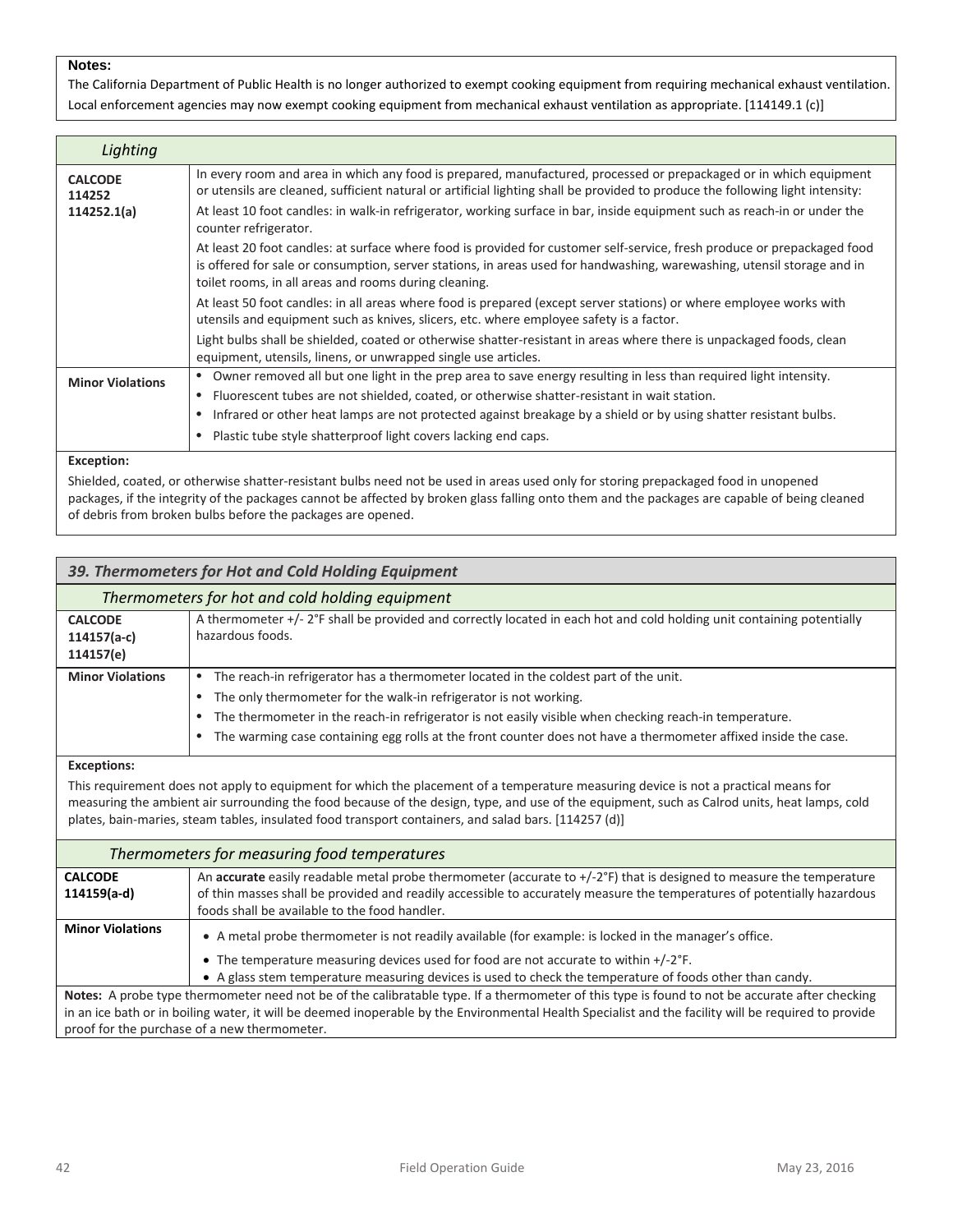| 40. Proper use/storage of wiping cloths                                |                                                                                                                                                                                                                                                                                                                                                                                                                                                                                                                                                                                                                                                                                                                                                                                                                                                                                                                                                                                                                      |
|------------------------------------------------------------------------|----------------------------------------------------------------------------------------------------------------------------------------------------------------------------------------------------------------------------------------------------------------------------------------------------------------------------------------------------------------------------------------------------------------------------------------------------------------------------------------------------------------------------------------------------------------------------------------------------------------------------------------------------------------------------------------------------------------------------------------------------------------------------------------------------------------------------------------------------------------------------------------------------------------------------------------------------------------------------------------------------------------------|
| <b>CALCODE</b><br>114135<br>114185.1(a-e)<br>114185.3(d-e)<br>114185.5 | Sponges shall not be used in contact with cleaned and sanitized or in-use food-contact surfaces.<br>Wiping cloths that are in use for cleaning food spills shall not be used for any other purpose.<br>Cloths used for wiping food spills shall be dry and used for cleaning food spills from tableware and carry-out containers<br>or used only once, or if used repeatedly, held in a sanitizing solution.<br>Dry or wet cloths that are used with raw foods of animal origin shall be kept separate from cloths used for other<br>purposes, and wet cloths used with raw foods of animal origin shall be kept in a separate sanitizing solution.<br>Wiping cloths shall be free of food debris and visible soil.<br>Wet wiping cloths shall be laundered daily or placed into a laundry bag for no further use until laundered.<br>Dry wiping cloths shall be laundered as necessary.<br>If wiping cloths are laundered on the premises, they shall be laundered in a mechanical clothes washer and dryer or in a |
|                                                                        | warewashing sink that is cleaned and sanitized before and after each time it is used to wash wiping towels, wash<br>produce or thaw food.                                                                                                                                                                                                                                                                                                                                                                                                                                                                                                                                                                                                                                                                                                                                                                                                                                                                            |
| <b>Minor Violations</b>                                                | • Sponges are used for wiping counters in the kitchen.<br>• Wiping cloths used for wiping food spills from prep tables are also used for general cleaning.<br>Sanitizing solution in wiping cloth bucket is measured less than the required concentration.<br>Cloths used repeatedly are not held in an approved sanitizing solution.<br>$\bullet$<br>Dry or wet cloths used with raw animal foods are not kept separate from cloths used for other purposes.<br>$\bullet$<br>• Wet cloths used with raw animal foods are not kept in a sanitizing solution between uses.<br>• Wet wiping cloths are re-used every day without being laundered.                                                                                                                                                                                                                                                                                                                                                                      |

 The following must be satisfied in order to mark Data Field #14 for a **major wiping cloth violation:**

**Witnessing** direct contamination of food contact surfaces by soiled wiping cloths should be marked in Data Field #14a "Food Contact Surfaces:

 cleaned and sanitized." If direct contamination of food contact surfaces is **not witnessed**, but a serious risk of cross‐contamination exists due to improper storage and handling of wet/soiled wiping cloths, this may also be marked in Data Field #14a. In order to determine serious risk, a reasonable approach and further investigation is necessary. All of the following conditions must be met in order to mark Data Field #14a when direct cross‐contamination is not witnessed:

- 1. The soiled wiping cloth(s) must have come in contact with raw food of animal origin.
- 2. The soiled wiping cloth(s) must register 0 ppm sanitizer concentration.
- 3. The soiled wiping cloth must be stored where the contamination of a food contact surface is very likely.

 All three of the above conditions must be present in order to mark a wiping cloth violation a major, when the direct cross‐contamination has not been witnessed.

 All other wiping cloths violations that do not fall into the above scenarios shall be marked as a minor violation under Data Field #40. Wiping cloths are considered a special‐use type of linen that are to be used for no other purpose. Common sense and a reasonable and practical approach, will be used when determining if a wiping cloth is so soiled that it must be laundered or if a sanitizing solution so debris‐laden that it must be changed.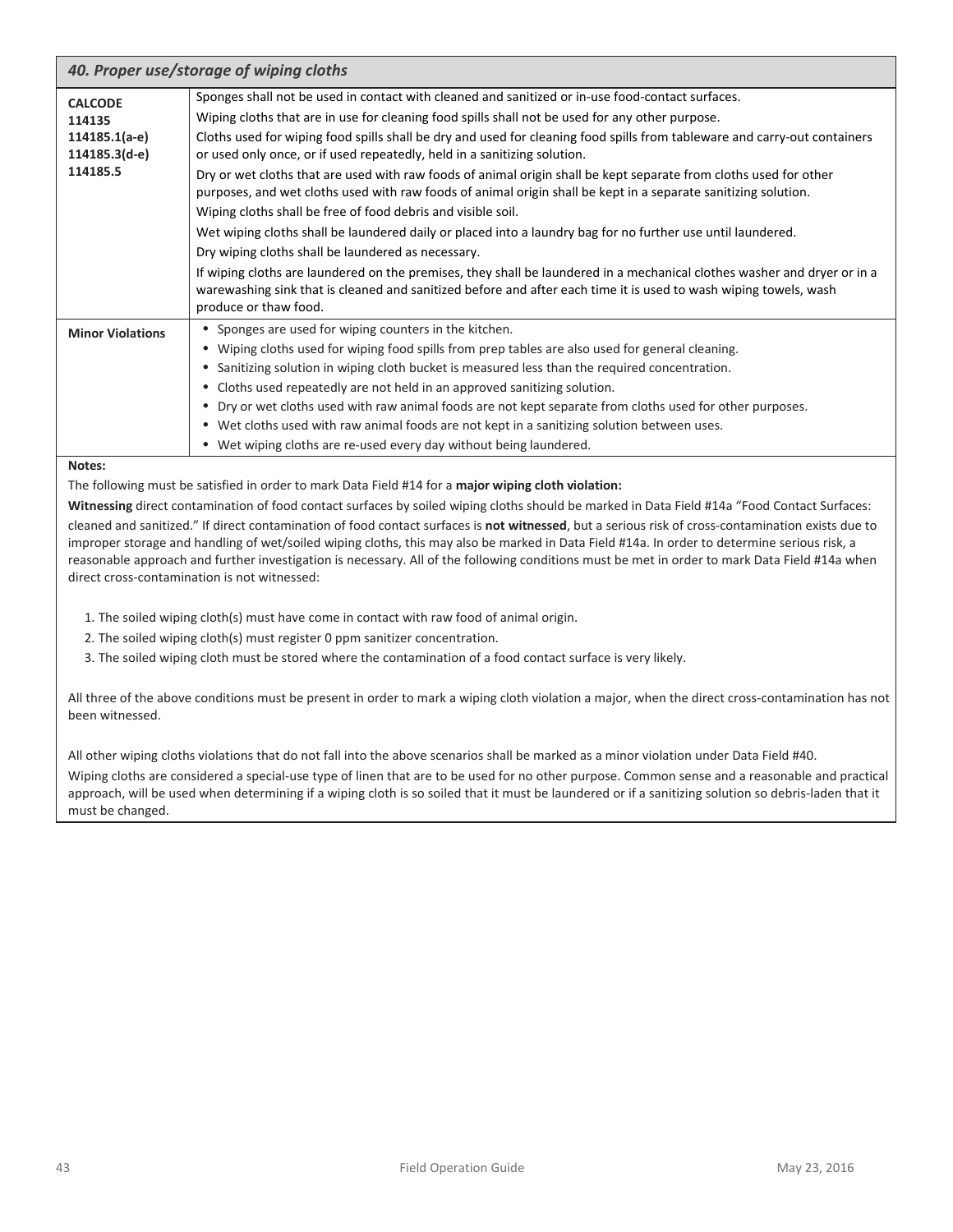| <b>PHYSICAL FACILITIES</b>                   |                                                                                                                                                                                                                                                                                                                                                                                                                                                                                                                                                                                                                                                                                                                                                                                                                                                                                                                                                                                                                                                                                                                                                                                                                                                                                                                                                                   |
|----------------------------------------------|-------------------------------------------------------------------------------------------------------------------------------------------------------------------------------------------------------------------------------------------------------------------------------------------------------------------------------------------------------------------------------------------------------------------------------------------------------------------------------------------------------------------------------------------------------------------------------------------------------------------------------------------------------------------------------------------------------------------------------------------------------------------------------------------------------------------------------------------------------------------------------------------------------------------------------------------------------------------------------------------------------------------------------------------------------------------------------------------------------------------------------------------------------------------------------------------------------------------------------------------------------------------------------------------------------------------------------------------------------------------|
|                                              | 41. Plumbing maintained; proper backflow prevention                                                                                                                                                                                                                                                                                                                                                                                                                                                                                                                                                                                                                                                                                                                                                                                                                                                                                                                                                                                                                                                                                                                                                                                                                                                                                                               |
| <b>CALCODE</b><br>114190<br>114192<br>114171 | All plumbing and plumbing fixtures shall: be installed in compliance with applicable local plumbing ordinances, be<br>maintained so as to prevent any contamination, be kept clean, fully operative, and in good repair.<br>All equipment that discharges liquid waste shall be drained by means of indirect waste pipes, and all wastes drained by<br>them shall discharge through an air gap into a floor sink or other approved type of receptor.                                                                                                                                                                                                                                                                                                                                                                                                                                                                                                                                                                                                                                                                                                                                                                                                                                                                                                              |
| 114189.1<br>114193<br>114193.1<br>114199     | Air gaps at water supply inlets must be at least twice the diameter of the inlet and no less than 1 inch.<br>Floor sinks shall be visible and accessible for cleaning.<br>Warewashing machines may be connected directly to the sewer immediately downstream from a floor drain, or they may                                                                                                                                                                                                                                                                                                                                                                                                                                                                                                                                                                                                                                                                                                                                                                                                                                                                                                                                                                                                                                                                      |
| 114201<br>114269                             | be drained through an approved indirect connection.<br>The potable water supply shall be protected with a backflow or back siphonage protection device when required by<br>applicable plumbing codes.<br>Exposed piping of a non-potable water system shall be identified so that it is readily distinguishable from piping that                                                                                                                                                                                                                                                                                                                                                                                                                                                                                                                                                                                                                                                                                                                                                                                                                                                                                                                                                                                                                                  |
|                                              | carries potable water.<br>Liquid waste drain lines shall not pass through an ice machine or ice storage bin.                                                                                                                                                                                                                                                                                                                                                                                                                                                                                                                                                                                                                                                                                                                                                                                                                                                                                                                                                                                                                                                                                                                                                                                                                                                      |
| <b>Minor Violations</b>                      | • Plumbing and plumbing fixtures are not installed in compliance with local plumbing ordinances, are not<br>maintained to prevent contamination, are not fully operative, or in good repair.<br>Non-potable water piping is not identified so as to be readily distinguishable from potable water piping.<br>Liquid waste drain lines pass through an ice machine or ice storage bin.<br>A hose used for conveying potable water is used for a variety of other purposes, or it is not clearly labeled as to its<br>use<br>Floor sinks are not readily visible or accessible for cleaning.<br>Condensation pooling at the bottom of a reach-in refrigerator due to a plugged copper line.<br>Waste line from prep sink extends into floor sink (air gap requirement for waste lines are a minimum of 1 inch or at<br>least the diameter of the waste line).<br>Spray nozzle attached to a faucet at warewashing sink dangles below rim of sink. Hose connected to mop sink faucet<br>without a backflow prevention device.<br>Food preparation sink drain line is directly connected to sanitary sewer.<br>$\bullet$<br>Sink or faucet is leaking.<br>Plumbing connections do not meet plumbing code requirements.<br>Espresso machine waste line is draining in hand wash sink.<br>Condenser unit in walk-in refrigerator is dripping onto floor or in a bucket. |
| Notes:                                       |                                                                                                                                                                                                                                                                                                                                                                                                                                                                                                                                                                                                                                                                                                                                                                                                                                                                                                                                                                                                                                                                                                                                                                                                                                                                                                                                                                   |
|                                              | Mop sinks and sinks equipped with threaded faucets for installing a hose shall have a back flow prevention device installed.                                                                                                                                                                                                                                                                                                                                                                                                                                                                                                                                                                                                                                                                                                                                                                                                                                                                                                                                                                                                                                                                                                                                                                                                                                      |
| <b>Exceptions:</b><br>directly plumbed.      | This section does not require warewashing sinks to be indirectly plumbed when the local building official determines that the sink should be                                                                                                                                                                                                                                                                                                                                                                                                                                                                                                                                                                                                                                                                                                                                                                                                                                                                                                                                                                                                                                                                                                                                                                                                                      |

Warewashing sinks in use prior to January 1, 1996 that are directly plumbed are not required to meet current code requirement.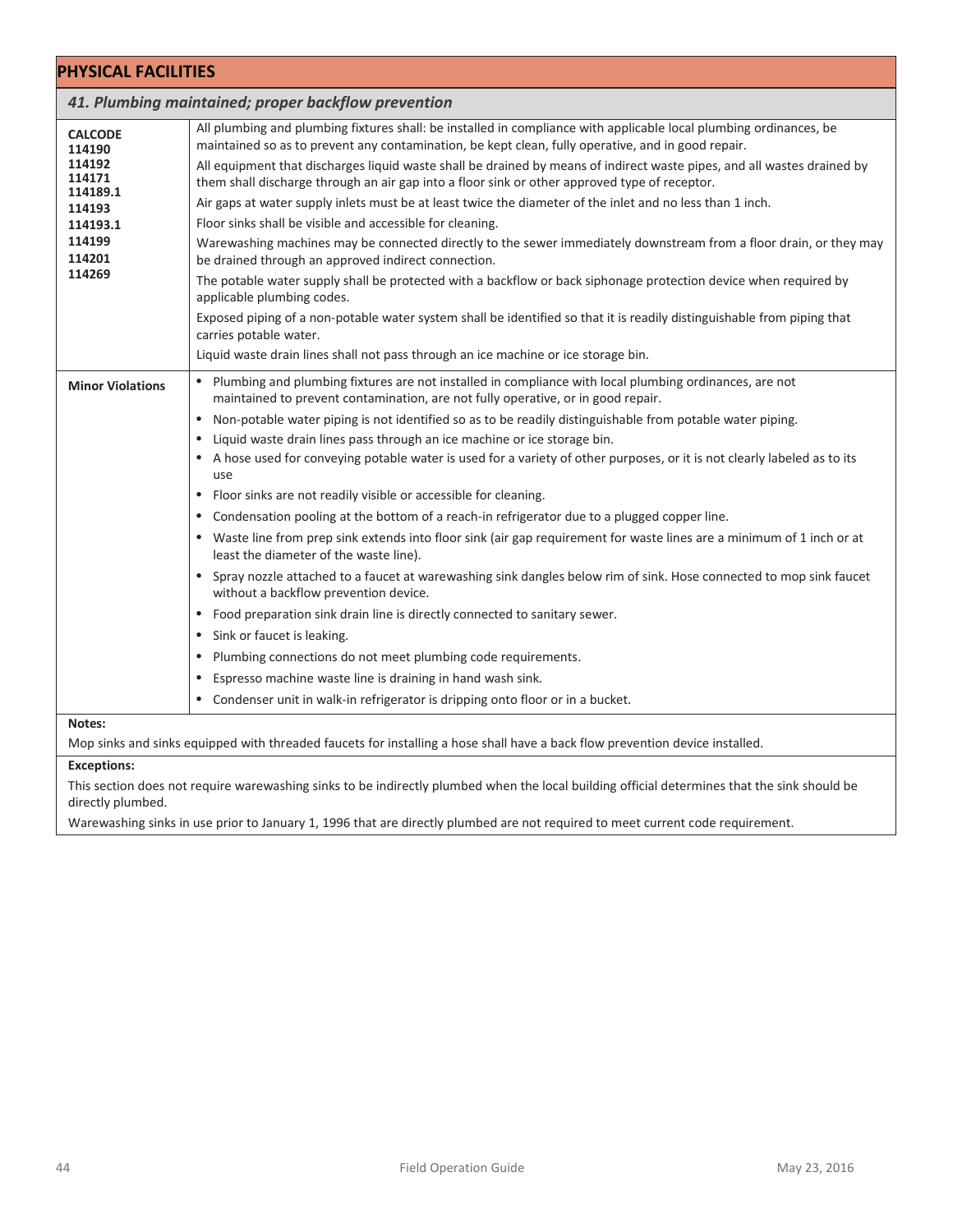| 42. Garbage and refuse properly disposed                                                                                                |                                                                                                                                                                                                                                                                                                                                                                                                                                                                                                                                                                                                                                                                                                                                                                                                                                                                                                                                                                                                                                                                                                                                                                                                                                                  |
|-----------------------------------------------------------------------------------------------------------------------------------------|--------------------------------------------------------------------------------------------------------------------------------------------------------------------------------------------------------------------------------------------------------------------------------------------------------------------------------------------------------------------------------------------------------------------------------------------------------------------------------------------------------------------------------------------------------------------------------------------------------------------------------------------------------------------------------------------------------------------------------------------------------------------------------------------------------------------------------------------------------------------------------------------------------------------------------------------------------------------------------------------------------------------------------------------------------------------------------------------------------------------------------------------------------------------------------------------------------------------------------------------------|
| <b>CALCODE</b><br>114244(a-c)<br>114245<br>114245.1<br>114245.2<br>114245.3<br>114245.4<br>114245.5<br>114245.6<br>114245.7<br>114245.8 | All food waste and rubbish shall be kept in leak proof and rodent proof containers. Containers shall be provided and<br>covered at all times. All waste must be removed and disposed of as frequently as necessary to prevent a public health<br>hazard or nuisance. The exterior of each food facility shall be kept clean and free of litter and rubbish.                                                                                                                                                                                                                                                                                                                                                                                                                                                                                                                                                                                                                                                                                                                                                                                                                                                                                      |
| <b>Minor Violations</b>                                                                                                                 | Waste receptacles are not available for customers when needed.<br>$\bullet$<br>Indoor trash storage area does not comply with requirements for floors, walls, ceilings, or vermin exclusion<br>requirements.<br>Outside waste storage area or enclosure is not constructed of nonabsorbent material or is not easily cleanable,<br>$\bullet$<br>durable, or sloped to drain.<br>Dumpster lids are left open / broken / missing.<br>Refuse, recyclables, or returnables are not kept in nonabsorbent, durable, cleanable, leak proof, and rodent proof<br>containers.<br>Outside refuse enclosure is not kept clean and free of debris.<br>$\bullet$<br>Trash cans and/or dumpsters have grime/dirt/debris buildup.<br>$\bullet$<br>Refuse containers are not removed frequently enough or cleaned enough to minimize the development of objectionable<br>odors or conditions that attract or harbor insects or rodents.<br>Facility has no equipment or supplies to properly clean waste receptacles or off-premises cleaning services are not<br>provided.<br>Cardboard or other packaging material that is stored outside creates a rodent harborage problem.<br>Animal byproducts and inedible kitchen grease is not disposed of as required. |
| <b>Exceptions:</b>                                                                                                                      | Refuse containers inside a food facility do not need to be covered during periods of operation.<br>Off-premises-based cleaning services may be used if on-premises cleaning implements and supplies are not provided.<br>Cardboard or other packaging material that does not contain food residue and that is stored outside may be stored without being in a covered                                                                                                                                                                                                                                                                                                                                                                                                                                                                                                                                                                                                                                                                                                                                                                                                                                                                            |

receptacle if it does not create a rodent harborage problem.

#### **Notes:**

 Section 114271(b)(2) exempts areas where food is stored only in unopened bottles, cans, cartons, sacks, or other original shipping containers from the wall and ceiling requirements required by other sections of this part. This is typically the area where a cardboard baler may be installed and operated in a grocery store.

Facilities that compost must dispose of it as frequently as necessary to prevent the creation of a nuisance.

|                          | 43. Toilet facilities clean, supplied, and maintained                                                                                                                                   |
|--------------------------|-----------------------------------------------------------------------------------------------------------------------------------------------------------------------------------------|
| <b>CALCODE</b><br>114250 | Toilet facilities shall be maintained clean and in good repair. Restroom doors shall be kept closed, well fitting, and<br>provided with a self-closing device.                          |
|                          | Restrooms shall be provided and conveniently located and accessible for use by employees during all hours of<br>operation.                                                              |
|                          | Toilet tissue shall be provided in a permanently installed dispenser at each toilet.                                                                                                    |
|                          | The number of toilet facilities shall be in accordance with local building and plumbing ordinances.                                                                                     |
|                          | Toilet facilities shall be provided for patrons: in establishments offering on-site food consumption, or a food facility<br>with more than 20,000 square feet of floor space.           |
| <b>Minor Violations</b>  | • Owner converts restroom to an office, resulting in a toilet facility that does not meet local building and plumbing<br>ordinances                                                     |
|                          | Restroom is not maintained clean/sanitary.                                                                                                                                              |
|                          | Stall doors are broken.                                                                                                                                                                 |
|                          | Self-closing device on restroom door is not working.                                                                                                                                    |
|                          | • Toilet is not operable (if the facility's only toilet is inoperable, it would be considered a major violation under Data<br>field #22, and the facility would be subject to closure). |
|                          | Toilet paper dispenser is broken.                                                                                                                                                       |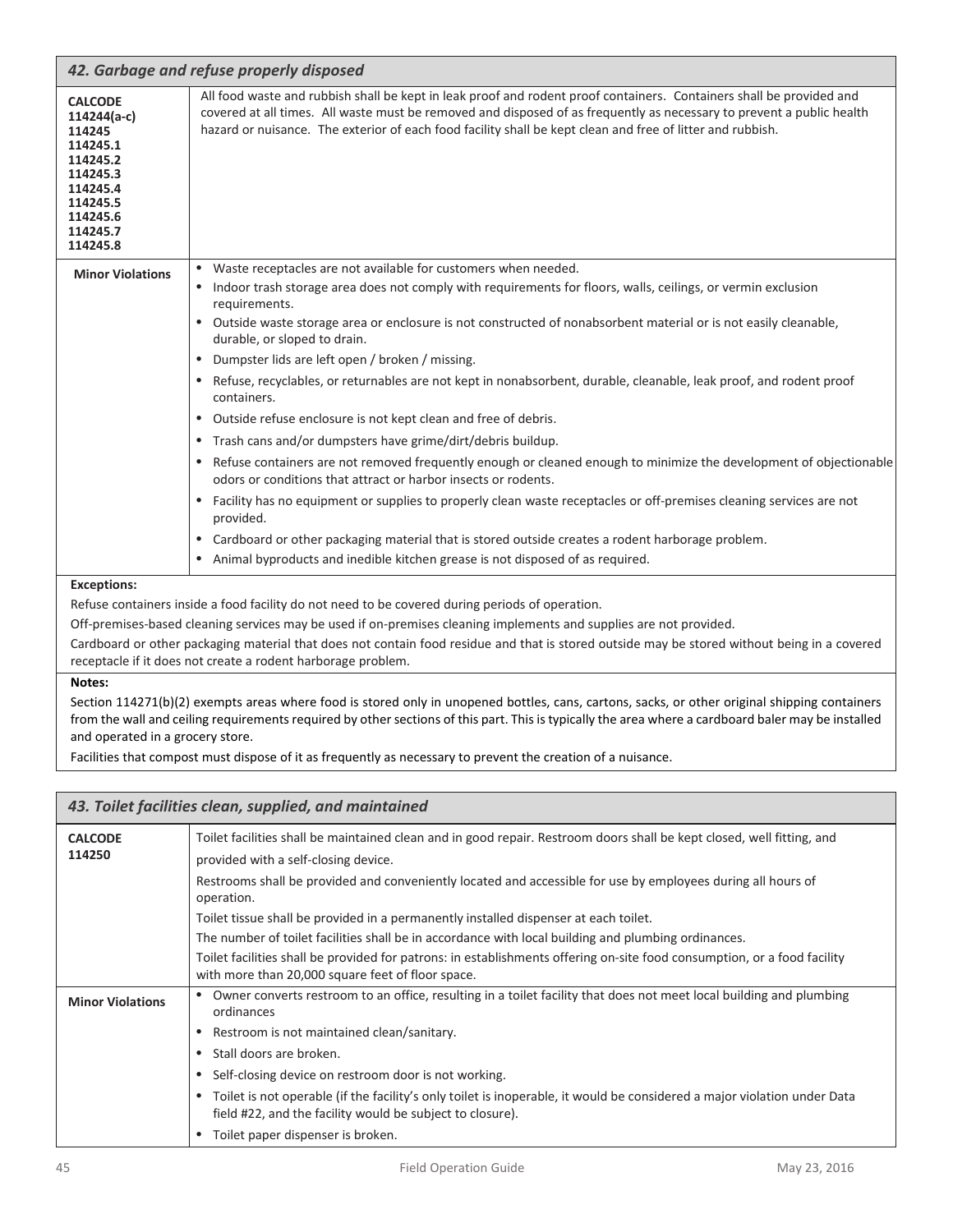| Toilet paper is not available in one of the stalls.                                                                                                                                                |
|----------------------------------------------------------------------------------------------------------------------------------------------------------------------------------------------------|
| Restroom is not conveniently located and accessible to employees at all times the facility is in operation.                                                                                        |
| Toilet paper is stored outside of dispenser.                                                                                                                                                       |
| Food facility built before January 1, 2004 with on-site food consumption and no customer restrooms does not<br>have sign posted in a public area stating that toilet facilities are not available. |

 Food facilities located within amusement parks, stadiums, arenas, food courts, fairgrounds, and similar premises are not required to provide toilet facilities for employee use within each food facility if approved toilet facilities are located within 200 feet in travel distance of each food facility and are readily available for use by employees. Any food facility taking advantage of this allowance must be provided with approved handwashing facilities for employee use. [§114250.1 (a)]

 A food facility that was approved prior to July 1, 2007 with toilet facilities within 300 feet is not required to meet the 200 foot requirement. [§114250.1 (b)]

| 44a. Premises kept free of debris and unnecessary equipment |                                                                                                                                                                                                                                                                                                   |
|-------------------------------------------------------------|---------------------------------------------------------------------------------------------------------------------------------------------------------------------------------------------------------------------------------------------------------------------------------------------------|
| <b>CALCODE</b><br>114257<br>114257.1                        | The premises of a food facility shall be kept clean fully operative, and in good repair.<br>The premises of a food facility shall be free of litter and items that are unnecessary to the operation or maintenance of the<br>facility, such as equipment that is nonfunctional or no longer used. |
| <b>Minor Violations</b>                                     | Broken stove stored in the back of the restaurant.<br>Excessive litter observed outside in parking lot.<br>Unorganized and cluttered storage rooms.                                                                                                                                               |

| 44b. Appropriate use of equipment         |                                                                                                                                                                                                                                                                                                                                                                                                                                                                                                                                   |
|-------------------------------------------|-----------------------------------------------------------------------------------------------------------------------------------------------------------------------------------------------------------------------------------------------------------------------------------------------------------------------------------------------------------------------------------------------------------------------------------------------------------------------------------------------------------------------------------|
| <b>CALCODE</b><br>114123<br>$114143(a-b)$ | Handwashing, warewashing, and food preparation sinks shall not be used for the cleaning of maintenance tools, the<br>preparation or holding of maintenance materials, or the disposal of mop water and similar liquid wastes.<br>Open-air barbecues or outdoor wood-burning ovens must be operated on the same premises as, in reasonable proximity<br>to, and in conjunction with a permanent food facility that is approved for food preparation and they must be located in an<br>area that will not constitute a fire hazard. |
| <b>Minor Violations</b>                   | Employee observed dumping soiled mop water into the warewashing sink.<br>Hand washing sink or food preparation sink used for washing dishes.                                                                                                                                                                                                                                                                                                                                                                                      |

| 44c. Janitorial area provided, maintained, and kept clean |                                                                                                                                                                                                                                                                                                                                                    |
|-----------------------------------------------------------|----------------------------------------------------------------------------------------------------------------------------------------------------------------------------------------------------------------------------------------------------------------------------------------------------------------------------------------------------|
| <b>CALCODE</b><br>114281<br>114282<br>114279(a)           | A separate room, area, or cabinet shall be provided for the storage of cleaning equipment and supplies.<br>Mops shall be placed in a position that allows them to air dry without soiling walls, equipment, or supplies.<br>At least one curbed cleaning facility or janitorial sink equipped with hot and cold water and drain shall be provided. |
| <b>Minor Violations</b>                                   | A mop, bucket, floor brooms, and cleaning supplies were stored in a way that contamination of utensils would be<br>likely.<br>Mop sink was removed from the facility to provide room for a new refrigerator.                                                                                                                                       |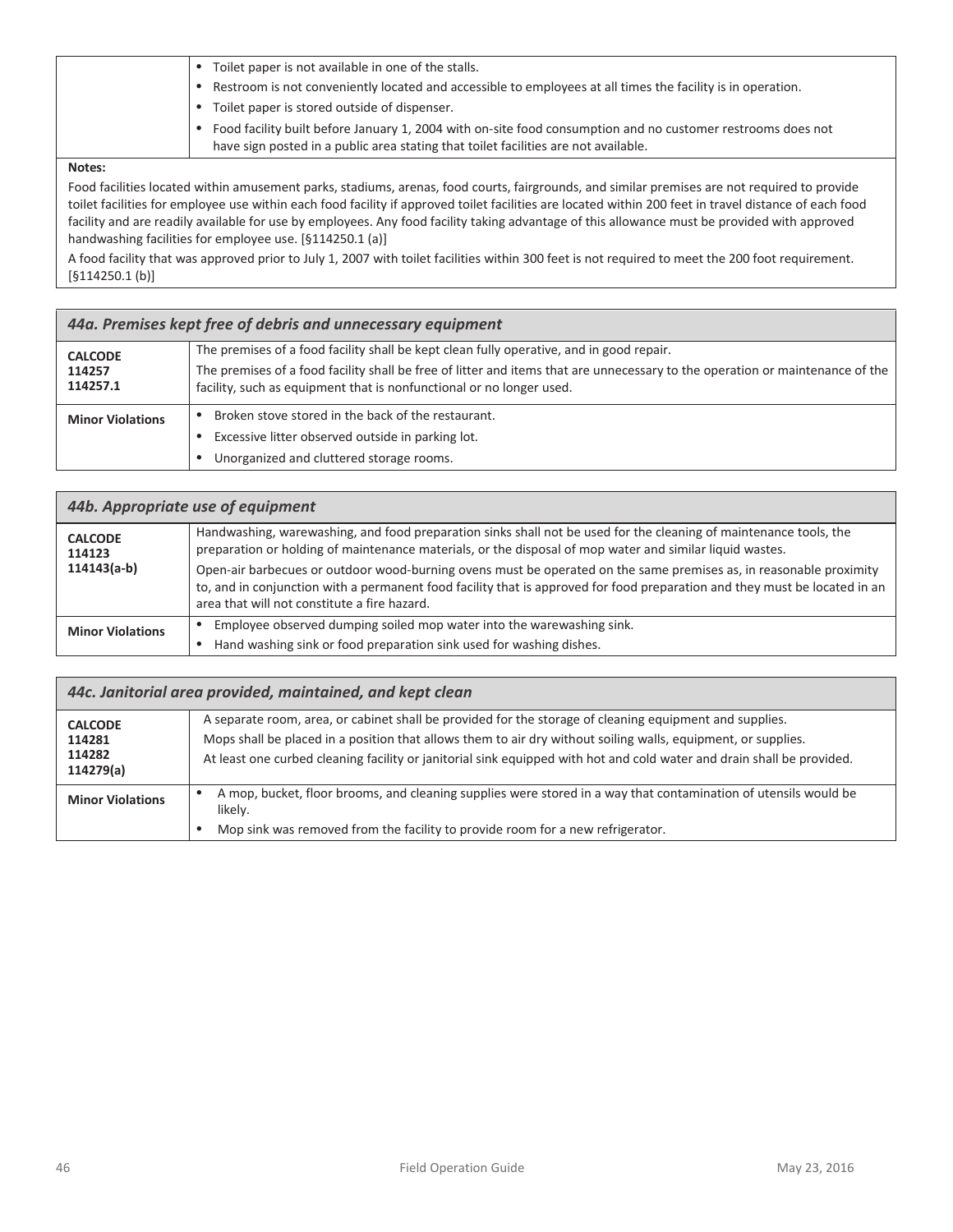| 44d. Employee personal items stored in approved location     |                                                                                                                                                                                                                                                                                                                                                                                                                                                                                                                                                                                                                                                                                                                                                                                                                                                   |
|--------------------------------------------------------------|---------------------------------------------------------------------------------------------------------------------------------------------------------------------------------------------------------------------------------------------------------------------------------------------------------------------------------------------------------------------------------------------------------------------------------------------------------------------------------------------------------------------------------------------------------------------------------------------------------------------------------------------------------------------------------------------------------------------------------------------------------------------------------------------------------------------------------------------------|
| <b>CALCODE</b><br>114256<br>114256.1<br>114256.2<br>114256.4 | Employee lockers, employee personal storage areas, and areas designated for employees to eat and drink shall be located<br>in an area that will prevent potential contamination of food, equipment, linens, and single-use articles.<br>Lockers or other suitable facilities shall be provided for personal items.<br>Dressing rooms or dressing areas shall be provided and used by employees if the employees regularly change their<br>clothes in the facility.<br>Medications that are in a food facility for employee use shall be labeled and stored in a designated storage area for<br>personal items.<br>First aid supplies that are in a food facility for employee use shall be identified with a legible manufacturer's label and<br>stored in a kit or a container that is located so as to prevent the potential for contamination. |
| <b>Minor Violations</b>                                      | Employees' personal cell phone and car keys found on food preparation surface or shelf next to clean cooking<br>utensils.<br>Open vitamin bottle containing vitamins stored on shelf above food preparation.<br>٠<br>Personal tooth brush and tooth paste found near handwash station in kitchen.<br>$\bullet$<br>Stacks of old newspaper and junk mail on storage shelves next to clean cups.<br>$\bullet$<br>Prayer station located on top of food prep area.<br>٠                                                                                                                                                                                                                                                                                                                                                                              |

#### **Exceptions:**

 Restricted food service facilities and nonpermanent food facilities shall not be required to comply with the above, but no person shall store clothing or personal effects in any area used for the storage and preparation of food.

| 44e. Facility is equipped to prevent vermin entrance/harborage |                                                                                                                                                                                                                                                                                                                 |  |
|----------------------------------------------------------------|-----------------------------------------------------------------------------------------------------------------------------------------------------------------------------------------------------------------------------------------------------------------------------------------------------------------|--|
| <b>CALCODE</b><br>114067(i)                                    | A food facility shall be constructed, equipped, maintained, and operated to prevent the entrance and harborage of<br>animals, birds, and vermin.                                                                                                                                                                |  |
| 114259<br>114259.2<br>114259.3                                 | Pass-through window service openings shall be limited to 216 square inches each. The service openings shall not be<br>closer together than 18 inches. Each opening shall be provided with a solid or screened window, equipped with a self-<br>closing device.                                                  |  |
|                                                                | Pass-through windows of up to 432 square inches are approved if equipped with an air curtain device. The counter<br>surface of the service openings shall be smooth and easily cleanable.                                                                                                                       |  |
|                                                                | Insect control devices that are used to electrocute or stun flying insects shall be designed to retain the insect within the<br>device.                                                                                                                                                                         |  |
|                                                                | Insect control devices shall be installed so that the devices are not located over a food or utensil handling area and dead<br>insects and insect fragments are prevented from being impelled onto or falling on non-prepackaged food, clean<br>equipment, utensils, linens, and unwrapped single-use articles. |  |
|                                                                | During non-operating hours and periods of inclement weather, satellite food service operations shall be completely<br>enclosed to exclude vermin, or stored inside the fully enclosed permanent food facility.                                                                                                  |  |
| <b>Minor Violations</b>                                        | Fly electrocution device installed over a food preparation table.                                                                                                                                                                                                                                               |  |
|                                                                | Front or back door to facility propped open and no screen door in place to prevent the entrance of flying insects.                                                                                                                                                                                              |  |
|                                                                | Gap under the back door greater than 1/4 of an inch.<br>٠                                                                                                                                                                                                                                                       |  |
|                                                                | The drive thru window left open.                                                                                                                                                                                                                                                                                |  |
|                                                                | Deactivated air-curtain.                                                                                                                                                                                                                                                                                        |  |
|                                                                | Holes in window screens.<br>٠                                                                                                                                                                                                                                                                                   |  |
|                                                                | Gaps in wall around plumbing.<br>٠                                                                                                                                                                                                                                                                              |  |
|                                                                | Fly swatter in use to kill flies in facility.                                                                                                                                                                                                                                                                   |  |
|                                                                | Back door to food prep area lacks self-closing device.                                                                                                                                                                                                                                                          |  |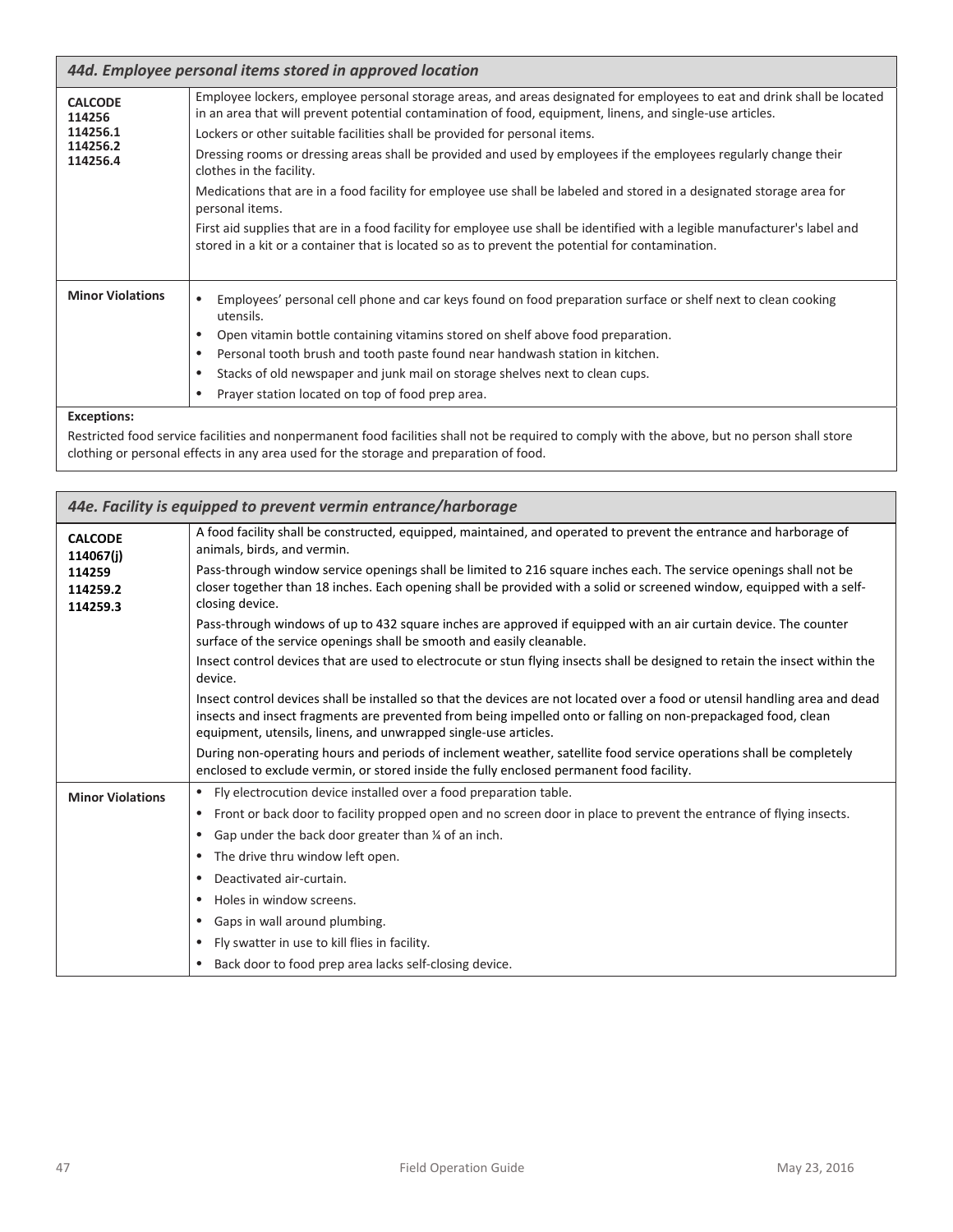| <b>PERMANENT FOOD FACILITIES</b>                                                          |                                                                                                                                                                                                                                                                                                                                                                                                                                                                                                                                                                                                                                                                                                                                                                                                                                                                                                                                                                                                                                                                                                                                                                                                                          |
|-------------------------------------------------------------------------------------------|--------------------------------------------------------------------------------------------------------------------------------------------------------------------------------------------------------------------------------------------------------------------------------------------------------------------------------------------------------------------------------------------------------------------------------------------------------------------------------------------------------------------------------------------------------------------------------------------------------------------------------------------------------------------------------------------------------------------------------------------------------------------------------------------------------------------------------------------------------------------------------------------------------------------------------------------------------------------------------------------------------------------------------------------------------------------------------------------------------------------------------------------------------------------------------------------------------------------------|
|                                                                                           | 45. Floors, walls, and ceilings are maintained and kept clean                                                                                                                                                                                                                                                                                                                                                                                                                                                                                                                                                                                                                                                                                                                                                                                                                                                                                                                                                                                                                                                                                                                                                            |
| <b>CALCODE</b><br>114257<br>114143(d)<br>114266<br>114268<br>114268.1<br>114271<br>114272 | All food facilities, equipment, and utensils shall be kept clean fully operative, and in good repair.<br>Each permanent food facility shall be fully enclosed in a building consisting of permanent floors, walls, and an overhead<br>structure.<br>The floor surfaces in all areas where food is prepared, prepackaged, or stored, where any utensil is washed, where<br>refuse or garbage is stored, where janitorial facilities are located, and in all toilet and handwashing areas shall be<br>smooth, of durable construction, and of nonabsorbent material that is easily cleanable.<br>Floor surfaces shall be coved at the juncture of the floor and wall with a 3/8 inch minimum radius coving and shall<br>extend up the wall at least 4 inches, except in areas where food is stored only in unopened bottles, cans, cartons, sacks,<br>or other original shipping containers.<br>Except for dining and serving areas, the use of sawdust, wood shavings, peanut hulls, or similar materials is prohibited.<br>The walls and ceilings of all rooms shall be of a durable, smooth, nonabsorbent, and easily cleanable surface.<br>Mats and duckboards shall be designed to be removable and easily cleanable. |
|                                                                                           | If an open-air barbecue or outdoor wood-burning oven is a permanent structure, it shall be equipped with an<br>impervious and easily cleanable floor surface that extends a minimum of five feet from the open-air barbecue or<br>outdoor wood-burning oven facility on all open sides.                                                                                                                                                                                                                                                                                                                                                                                                                                                                                                                                                                                                                                                                                                                                                                                                                                                                                                                                  |
| <b>Minor Violations</b>                                                                   | Walls and/or floors in food preparation area have an accumulation of dried food debris.<br>$\bullet$<br>Unsealed terra cotta tile is installed in the restroom.<br>٠<br>Wall behind warewashing washing sink is deteriorated due to water damage.<br>$\bullet$<br>Floor in food preparation area has topset base coving.<br>٠<br>Broken floor tiles are observed in food preparation areas.<br>٠<br>Ceiling vents have a large quantity of dirt and dust buildup on them.<br>Unapproved flooring is installed in food preparation areas.<br>$\bullet$                                                                                                                                                                                                                                                                                                                                                                                                                                                                                                                                                                                                                                                                    |
|                                                                                           | Perforated ceiling panels are installed over an area where non-prepackaged food is handled.                                                                                                                                                                                                                                                                                                                                                                                                                                                                                                                                                                                                                                                                                                                                                                                                                                                                                                                                                                                                                                                                                                                              |

#### **Exceptions:**

 A food facility that is not fully enclosed on all sides and that was in operation on January 1, 1985, does not need to meet this requirement until the facility is remodeled, has a significant menu change or significant change in its method of operation. [114266 (a)]

Dining areas or any other operations approved for outdoor food service are not required to be enclosed. [114266(b)]

 A produce stand that was in operation prior to July 1, 2007 may have no more than one side open to the outside air during business hours. [114266(c)]

 Public and private schools constructed before July 1, 2007 need not comply with the floor and coving requirements provided that the existing floor surfaces are maintained in good repair and in a sanitary condition. [114268(c)]

 The use of approved dust‐arresting floor sweeping and cleaning compounds during floor cleaning operations or the use of anti‐slip floor finishes or materials in areas where necessary for safety reasons will not be prohibited. [114268(e)]

Spills or drippage on floors that occur between normal floor cleaning times may be cleaned without the use of dust-arresting compounds and, in the case of liquid spills or drippage, with the use of a small amount of absorbent compound such as sawdust or diatomaceous earth applied immediately before spot cleaning. [114268.1]

The walls and ceilings in the following areas need not be of a durable, smooth, nonabsorbent, and easily cleanable surface. [114271]

- 1. Bar areas in which alcoholic beverages are sold or served directly to the consumers, except wall areas adjacent to bar sinks and areas where food is prepared.
- 2. Areas where food is stored only in unopened bottles, cans, cartons, sacks, or other original shipping containers.
- 3. Dining and sales areas.
- 4. Offices.
- 5. Restrooms that are used exclusively by the consumers, except that the walls and ceilings in the restrooms shall be of a nonabsorbent and washable surface.

#### **Notes:**

Acoustical paneling is acceptable if installed not less than 6 feet above the floor, and meets the above requirements. [114271(c)]

 Conduits must be installed within walls and ceilings as much as practicable, and if not they shall be mounted or enclosed to facilitate cleaning. [114271(d)]

 Attachments to walls and ceilings, such as light fixtures, mechanical room ventilation system components, vent covers, wall mounted fans, decorative items, and other attachments, shall be easily cleanable. [114271(e)]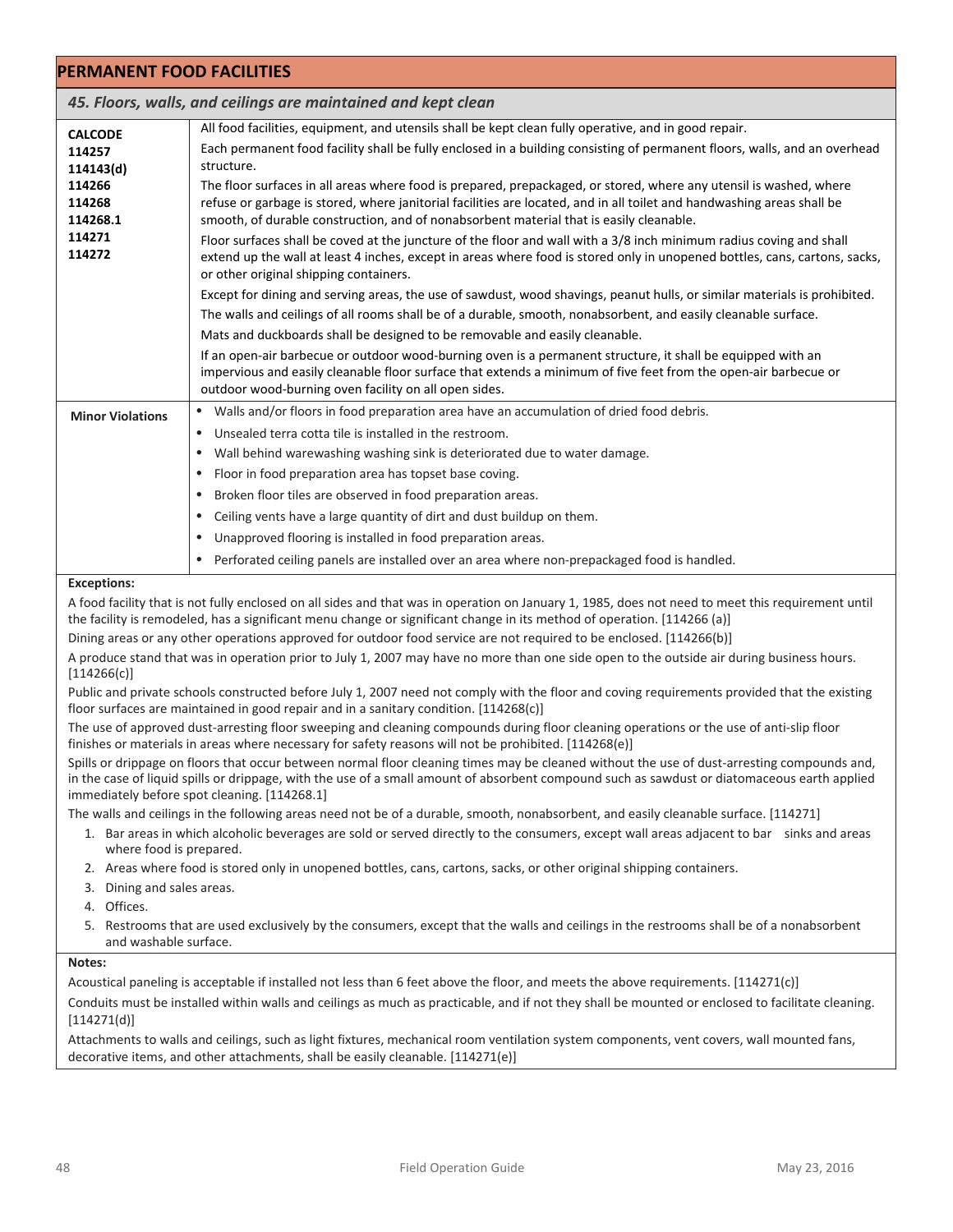| 46. No living or sleeping quarters inside facility |                                                                                                                                                                                                                                                                                                                                                                                                                                     |
|----------------------------------------------------|-------------------------------------------------------------------------------------------------------------------------------------------------------------------------------------------------------------------------------------------------------------------------------------------------------------------------------------------------------------------------------------------------------------------------------------|
| <b>CALCODE</b><br>114285<br>114286                 | No sleeping accommodations shall be maintained or kept in any room where food is prepared, stored, or sold.<br>Living or sleeping quarters located on the premises of a food facility shall be separated from rooms and areas used for<br>food facility operations by complete partitioning. No door or other opening shall be permitted in the partition that<br>separates the food facility from the living or sleeping quarters. |
| <b>Minor Violations</b>                            | A sofa with a sleeping bag is located in the back of the restaurant.<br>Employee is observed sleeping under front counter on foam mat and covered in a blanket.                                                                                                                                                                                                                                                                     |
| Evcantions:                                        |                                                                                                                                                                                                                                                                                                                                                                                                                                     |

#### **Exceptions:**

Restricted food service facilities are exempt provided that no sleeping accommodations are in any area where food is prepared or stored.

### **SIGNS / REQUIREMENTS**

#### *47a. All required signs are posted or available as required*

| <b>CALCODE</b><br>113725.1<br>113953.5<br>113978<br>114381(e) | A copy of the most recent routine inspection report shall be maintained at the food facility and made available upon<br>request.<br>A sign or poster that notifies food employees to wash their hands shall be posted at all handwashing lavatories used by<br>food employees, and shall be clearly visible. |
|---------------------------------------------------------------|--------------------------------------------------------------------------------------------------------------------------------------------------------------------------------------------------------------------------------------------------------------------------------------------------------------|
|                                                               | Food facilities shall have "no smoking" signs posted as required.                                                                                                                                                                                                                                            |
|                                                               | The Permit to Operate shall be posted in a conspicuous place within the food facility.                                                                                                                                                                                                                       |
| <b>Minor Violations</b>                                       | Handwashing sign is not posted at handwashing sinks used by food employees.                                                                                                                                                                                                                                  |
|                                                               | Permit is not posted in conspicuous location.                                                                                                                                                                                                                                                                |
|                                                               |                                                                                                                                                                                                                                                                                                              |

#### **Exception:**

Handwash signage is not required in the toilet rooms used by guests only or in toilet rooms of restricted food service facilities.

| 47b. Placard posted in approved location |                                                                                                                                                                                                                                                                                                                                                                                                                                                                                                                                                                                                                                                                                                      |
|------------------------------------------|------------------------------------------------------------------------------------------------------------------------------------------------------------------------------------------------------------------------------------------------------------------------------------------------------------------------------------------------------------------------------------------------------------------------------------------------------------------------------------------------------------------------------------------------------------------------------------------------------------------------------------------------------------------------------------------------------|
| <b>Sonoma County</b><br>Code             | Upon completion of a routine inspection or reinspection, the Environmental Health Specialist shall post at<br>every food establishment the appropriate placard. The placard shall be posted so as to be clearly visible to<br>the general public and to patrons entering the food establishment.<br>1. Posted in the front window of the food establishment within five feet of the front door.<br>2. Posted in an outside display case within five feet of the front door of the food establishment.<br>3. Posted in a location approved by the Health Officer to ensure proper notice to patrons and the general<br>public.<br>4. Tamper proof tape shall be used to secure yellow or red placard. |
| <b>Minor Violations</b>                  | The placard has been defaced, marred or camouflaged.<br>Placard is removed or hidden by placing something in front of it.                                                                                                                                                                                                                                                                                                                                                                                                                                                                                                                                                                            |
| Note:                                    |                                                                                                                                                                                                                                                                                                                                                                                                                                                                                                                                                                                                                                                                                                      |

Placard removal, marring, or relocating may result in a reinspection or compliance conference. Fees may be charged.

| 47c. Facility inspection report is available upon request                                                                                       |                                                                                                                                                                                                                                                                                                                                                      |
|-------------------------------------------------------------------------------------------------------------------------------------------------|------------------------------------------------------------------------------------------------------------------------------------------------------------------------------------------------------------------------------------------------------------------------------------------------------------------------------------------------------|
| <b>CALCODE</b><br>113725.1                                                                                                                      | A copy of the most recent routine inspection report conducted to assess compliance with this part shall be maintained<br>at the food facility and made available upon request. The food facility shall post a notice advising consumers that a<br>copy of the most recent routine inspection report is available for review by any interested party. |
| <b>Minor Violations</b>                                                                                                                         | A copy of the most recent routine inspection report is not made available upon request.                                                                                                                                                                                                                                                              |
| Notes:                                                                                                                                          |                                                                                                                                                                                                                                                                                                                                                      |
| The Official Inspection Report (OIR) shall be maintained at the food establishment and shall be available to patrons and the general public for |                                                                                                                                                                                                                                                                                                                                                      |

 review upon request. The food establishment shall keep the OIR until such time as the Environmental Health Specialist completes the next routine inspection or reinspection and issues a new OIR.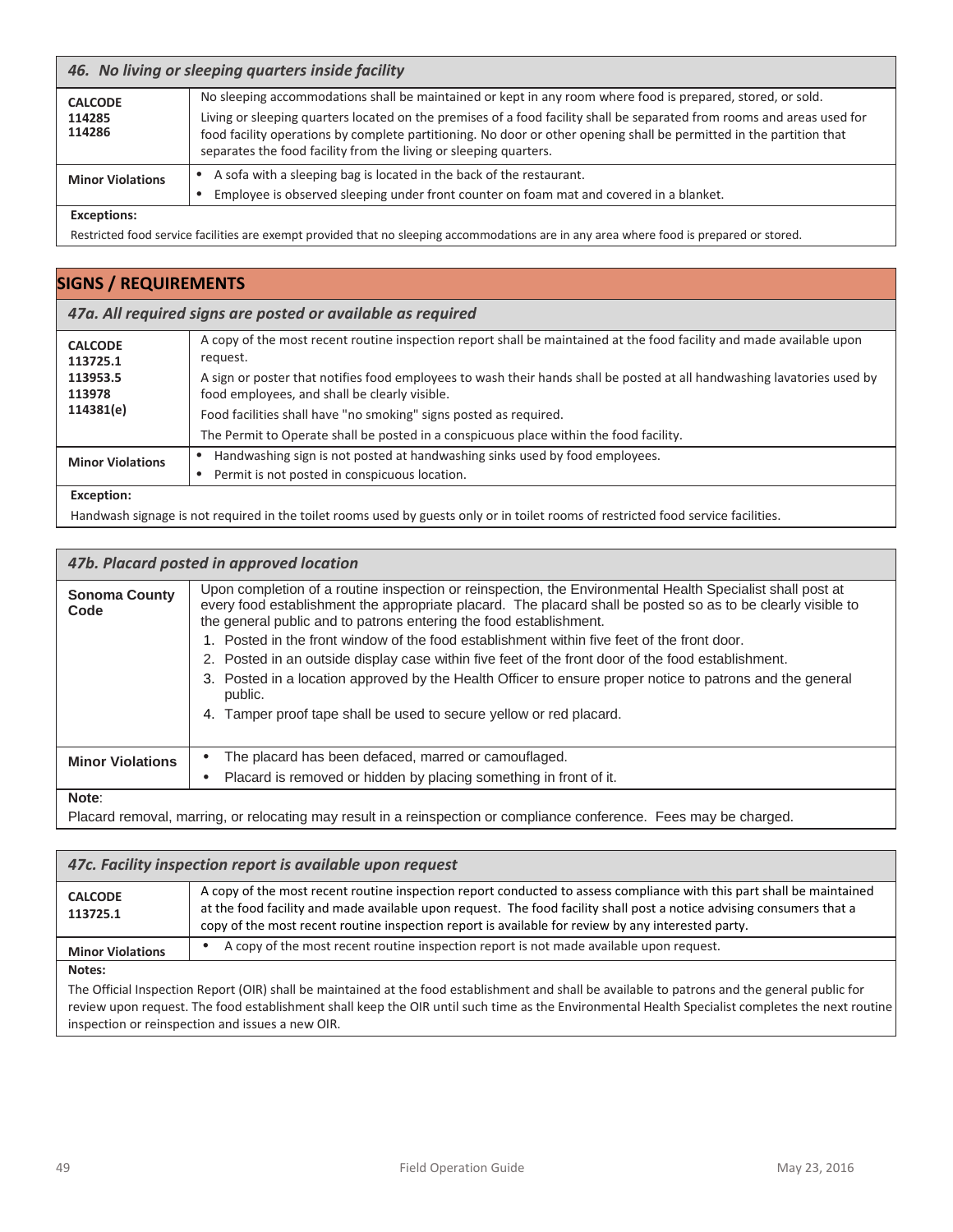| <b>COMPLIANCE AND ENFORCEMENT</b>           |                                                                                                                                                                                             |
|---------------------------------------------|---------------------------------------------------------------------------------------------------------------------------------------------------------------------------------------------|
| 48. Compliance with plan review requirement |                                                                                                                                                                                             |
| <b>CALCODE</b><br>114380                    | A person proposing to build or remodel a food facility shall submit building plans to Environmental Health & Safety for<br>approval before starting any new construction or remodeling.     |
| <b>Minor Violations</b>                     | Building plans for a new food facility or plans for a minor remodel to an existing facility have not been approved by<br>the Environmental Health & Safety prior to beginning construction. |
|                                             | 3-compartment sink is installed without submitting plans.<br>New equipment (walk-in refrigerator or cold-top refrigerator, etc.) is added to facility without approval.                     |

 Plans may be required by the enforcement agency due to the addition of new menu items which would require a change in the food facility's food preparation methods, equipment, or storage capacity previously approved by the local enforcement agency.

 Structural and sanitation requirements are based on the food service activity to be conducted, the type of food that is prepared or served, and the extent of food preparation that is to be conducted at the food facility.

| 49. Facility operating with a valid permit |                                                                                                                                            |
|--------------------------------------------|--------------------------------------------------------------------------------------------------------------------------------------------|
| <b>CALCODE</b>                             | A food facility shall not be open for business without a valid health permit.                                                              |
| 114067(b-c)                                | Satellite food service shall only be operated by a fully enclosed permanent food facility that meets the requirements for                  |
| 114381                                     | food preparation and service and that is responsible for servicing the satellite food service operation.                                   |
| <b>Minor Violations</b>                    | When a food facility is open for business and does not have a valid health permit.                                                         |
|                                            | Satellite food service is not operated in conjunction with a fully enclosed permanent facility or written procedures<br>are not available. |
| Notes:                                     |                                                                                                                                            |

 Satellite food service means a remotely located food service operation that is conducted on the same property as, in reasonable proximity to, and in conjunction with and by a fully enclosed permanent food facility (e.g., an outdoor beverage bar). Satellite food service does not include remote food service operations located within a fully enclosed food facility.

 Food facilities that operate without a valid permit shall be subject to closure and a penalty fee not to exceed three times the cost of the permit may be charged. (§114387)

 For purposes of enforcement, the Environmental Health Specialist may, during the facility's hours of operation or other reasonable times, enter, inspect, issue citations to, and secure any sample, photographs, or other evidence from a food facility.

### *OTHER CODE VIOLATIONS THAT MAY ARISE NOT DESCRIBED ABOVE*

| <b>Food/equipment impounded or VC&amp;D completed</b>                                                                                  |                                                                                                                                                                                                                                                         |
|----------------------------------------------------------------------------------------------------------------------------------------|---------------------------------------------------------------------------------------------------------------------------------------------------------------------------------------------------------------------------------------------------------|
| <b>CALCODE 114393</b>                                                                                                                  | Based upon inspection findings or other evidence, the enforcement officer may impound food, equipment, or utensils<br>that are found to be unsanitary or in such disrepair that food, equipment, or utensils may become contaminated or<br>adulterated. |
| <b>Minor violations</b>                                                                                                                | The observed use of non-functioning refrigerator to hold potentially hazardous foods (repeat violation).                                                                                                                                                |
| Note:                                                                                                                                  |                                                                                                                                                                                                                                                         |
| This item is marked when food, equipment, or utensils have been impounded or the operator is observed using food or equipment that has |                                                                                                                                                                                                                                                         |

been impounded by the enforcement agency.

 This item is also marked if any food item is deemed unfit for consumption due to time/temperature abuse, contamination or any other such circumstances that would create an imminent health hazard that can only be eliminated by the condemnation and destruction of the food items(s).

| Permit suspension; temporary closure required |                                                                                                                                                                                                                                           |
|-----------------------------------------------|-------------------------------------------------------------------------------------------------------------------------------------------------------------------------------------------------------------------------------------------|
| <b>CALCODE 114405</b>                         | A Permit to Operate may be suspended or revoked by the enforcement officer for a violation of this part. Any food<br>facility for which the permit has been suspended shall close and remain closed until the permit has been reinstated. |
| Note:                                         |                                                                                                                                                                                                                                           |

This item is marked when a food facility's permit has been suspended.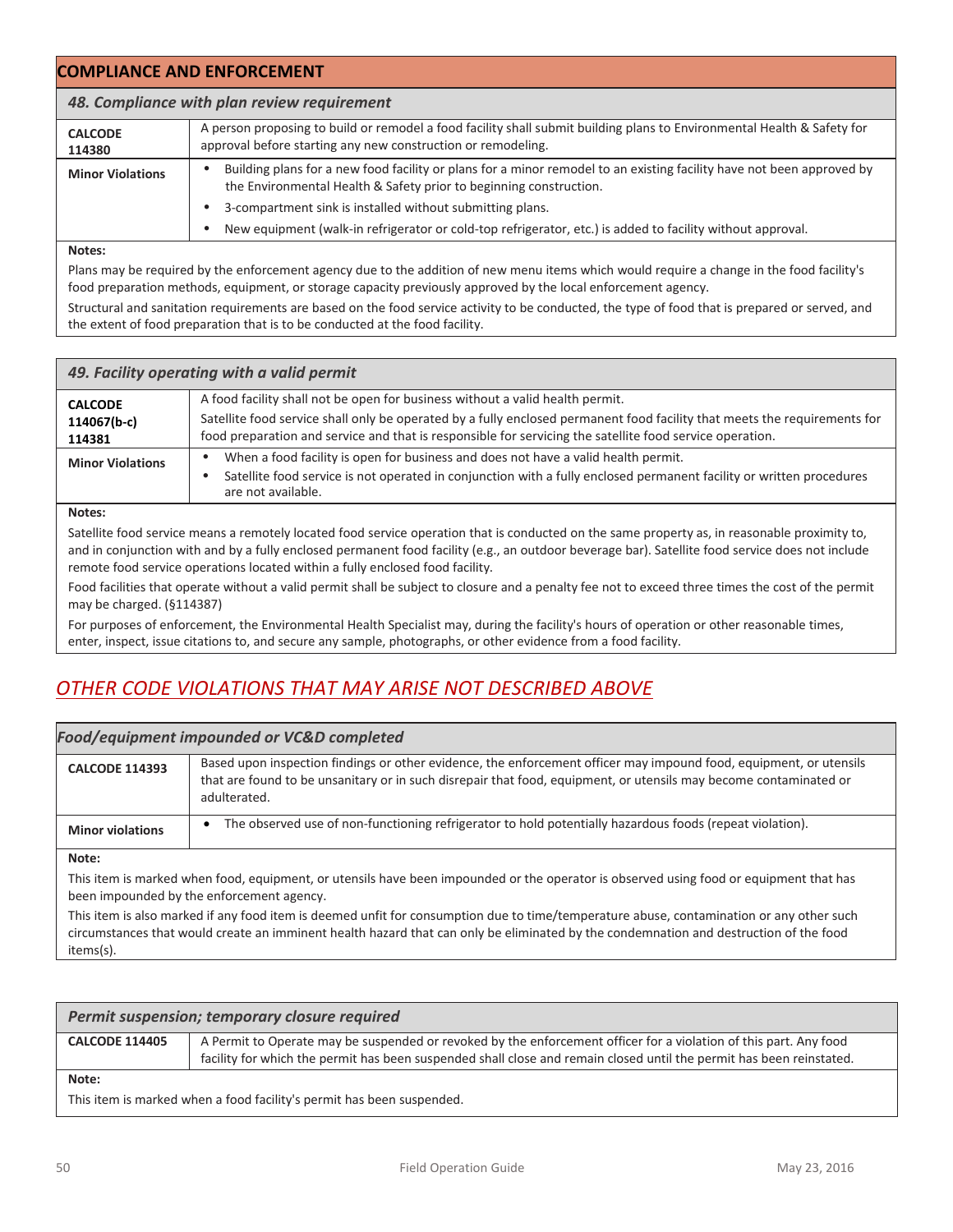### **INDEX**

 Air gap. See #41 A

### B

 Bare hand and arm contact. See #5 Beverage Dispensing. See #36 Tubing‐installation of. See #35 Bread‐wrapping of. See #27 Bulk milk container dispensing tubes. See #27

### C

 Can openers, requirement. See #35 Cardboard. See #35 Clean tableware at buffets. See #24 Cleaning equipment Storage of. See #44c Clothes washer or dryer. See #36 Condensation lines. See #41 Copper pipe or material. See #35 Customer access through preparation area. See #24 Cutting boards Scratched and scored. See #35 Use of. See #27

### D

 Dented cans. See #13 Display tanks Molluscan. See #35 Shellstock maintained. See #16 Distressed food storage. See #30b Dollies, pallets, racks, or skids Construction of. See #35 Dumpster lids open. See #42

### E

 Eggs‐Unpasteurized shell eggs Highly susceptible populations. See #20 Electrical power. See #35 6 inches off ground. See #35 ANSI approved. See #35 Cleaning of food contact surfaces. See #14a Cleaning of non‐food contact surfaces. See #33 Fully operative, good repair. See #35 Storage of. See #36 Sufficient for hot and cold holding. See #35 Table mounted with 4 inch legs to facilitate cleaning. See #35 Equipment

 Floor sinks‐visible. See #41 Fly zappers. See #44e Foggers. See #35 Preparation within fully enclosed facility. See #27 Protected from contamination. See #27 Protected from cross‐contamination. See #27 Raw over ready. See #27 Space for storage. See #30a Storage area clean. See #30a Stored 6 inches off ground. See #30a Food containers Unapproved. See #27 Food infesting insects. See #23 Food shall be inspected. See #13 Food

### G

 Proper use of. See #5 Slash‐resistant. See #5 Use with cuts, sores. See #2 Gloves

### H

 Hand sanitizer Not properly applied. See #5 Not when required. See #5 Splashguard. See #6 At warewashing sink. See #34 Hair Restraints See #25 Hood. See Ventilation Handwashing

### I

 Ice machines Cleaning. See #14a Ice tea dispensers Cleaning requirement. See #14a Improper use of Handwashing, warewashing, preparation sink. See #44b

 Janitorial sink Lack of. See #44c J

 Shatterproof. See #38 L Lighting Linen

Fingernails not trimmed. See #5